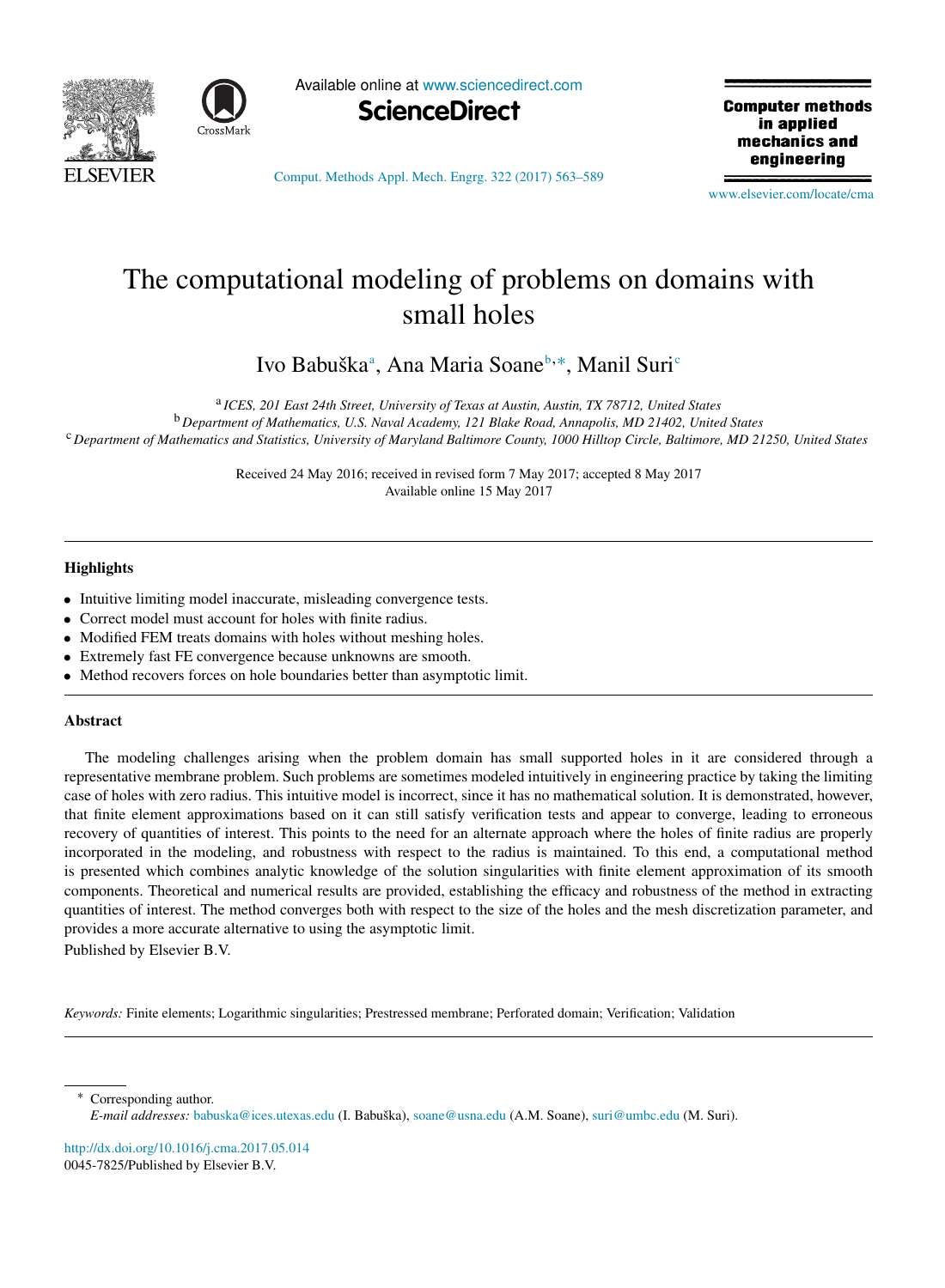<span id="page-1-0"></span>

Fig. 1. Sample domain.

### 1. Introduction

We consider the flat prestressed membrane  $\Omega$  shown in [Fig. 1,](#page-1-0) attached to supporting discs  $\omega_i$ ,  $i = 1, 2, \ldots, n$ , with distributed normal stress *g* acting on its boundary ∂Ω (i.e. the membrane has Dirichlet conditions on ∂ω*<sup>i</sup>* and Neumann conditions on  $\partial\Omega$ ). Our goal in this paper is to analyze two different approaches to modeling this problem in the case that the radii  $\sigma_i$  of the discs  $\omega_i$  are *small*. We address both the choice of underlying mathematical model and of the method of discretization. Our results apply to several mathematically equivalent problems such as heat transfer in the presence of cooling pipes, anti-plane elasticity analysis of material reinforced by steel wires or rods, electrostatics problems with wires running through the domain, etc., all of which can be addressed by the same models we consider.

For most problems, a selection or hierarchy of different mathematical models is usually available. The general principle behind which one to choose involves balancing the complexity, accuracy and ease of computational resolution of the model with the reliability of available input data and the nature and accuracy of the output information desired. In particular, any model and its method of discretization should be judged in terms of the goals of the computation, i.e. how accurately these deliver specific user-selected *quantities of interest* (QoI), as opposed to other possible outputs.

Model *validation* refers to estimating the reliability of the underlying mathematical model. In engineering, this may be accomplished by some combination of intuition, experience, qualitative appraisal of the solution (e.g. through graphs and figures or comparison with experimental results), and mathematical analysis. The *verification* component, which refers to the estimation of error due to numerical implementation, may then be performed by simple methods like comparing the results obtained by two discretizations, or by more mathematically sophisticated means, e.g. *a posteriori* error estimation (see e.g. [\[1](#page-25-0)[–3\]](#page-25-1)).

The first mathematical model we consider, our "Basic Model", is one of the simplest choices for our flat prestressed membrane (and the other problems mentioned). It is described by the second-order linear PDE

<span id="page-1-2"></span>
$$
-\nabla \cdot (K(\mathbf{x}) \nabla w(\mathbf{x})) = 0, \ \mathbf{x} \in \tilde{\Omega}
$$
 (1)

<span id="page-1-3"></span>
$$
(K(\mathbf{x})\nabla w(\mathbf{x})) \cdot \mathbf{n}(\mathbf{x}) = g(\mathbf{x}), \ \mathbf{x} \in \partial \Omega
$$
 (2)

<span id="page-1-1"></span>
$$
w(\mathbf{x}) = 0, \ \mathbf{x} \in \partial \omega,\tag{3}
$$

where  $\tilde{\Omega}$  represents the domain outside the discs and  $\partial\omega$  the combined boundary of the discs. Here,  $w(\bf{x})$  is the vertical displacement and  $\mathbf{n}(\mathbf{x})$  the outward normal to  $\Omega$  at the point **x**. The positive definite matrix  $K(\mathbf{x})$  relates to membrane prestressing and can be replaced by a constant if we know from the fabrication that it does not vary much. This Basic Model will be reasonably accurate when *g* is assumed small enough for effects to be essentially linear. (Note that we focus on the problem with Neumann boundary conditions on  $\partial\Omega$  and Dirichlet boundary conditions on  $\partial\omega$ .)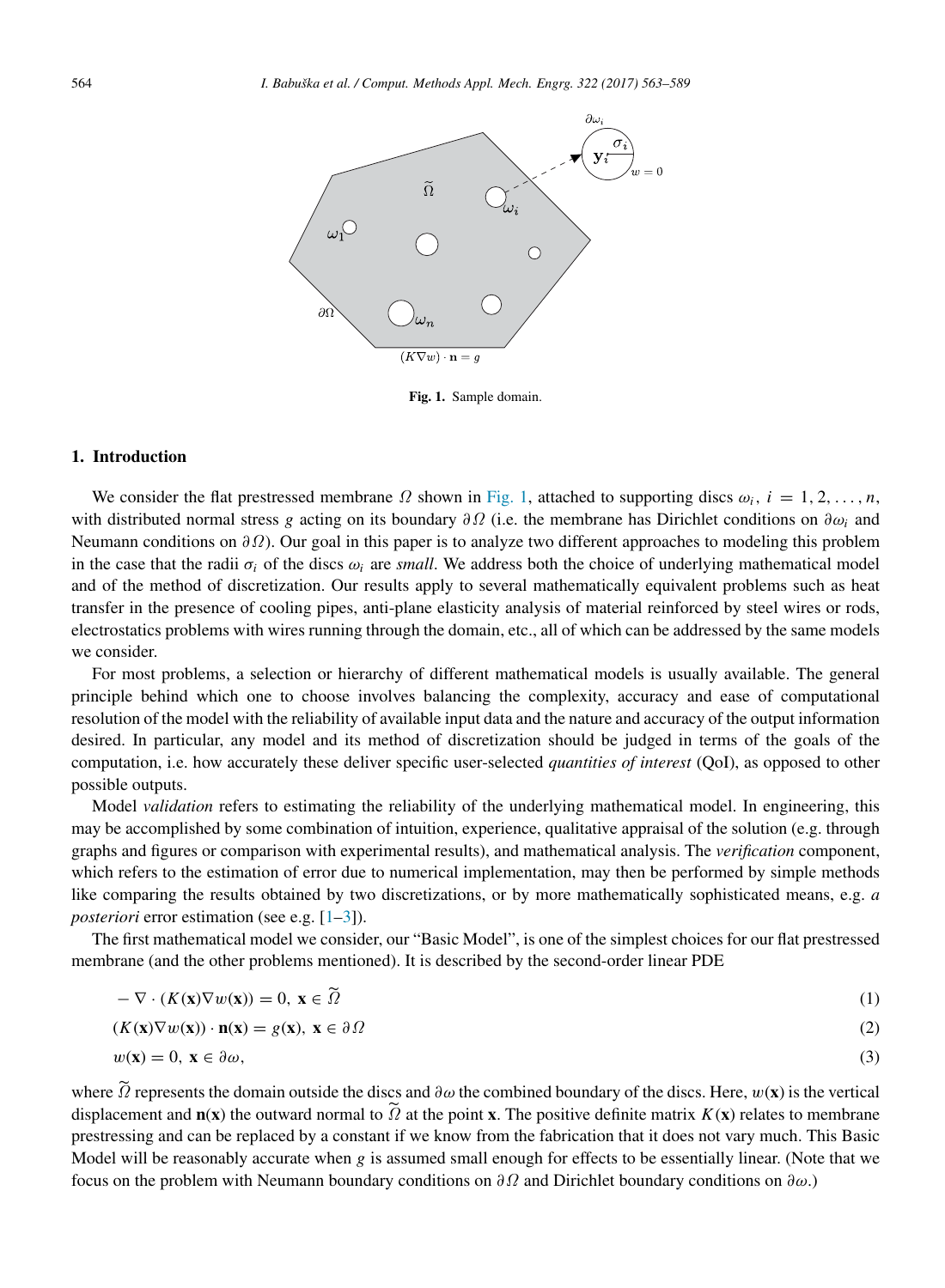Let us define the following two QoI, the determination of which will be the goals of our calculation. First, the energy

$$
E(w, S) = \int_{S} (K \nabla w) \cdot \nabla w \, d\mathbf{x}
$$
 (4)

of the solution in subdomains *S* ⊂ *Ω* not close to the discs (i.e. dist( $\partial S$ ,  $\partial \omega$ ) >  $\rho$  > 0). Second, the forces  $q_i$  acting on the boundaries of the discs, defined by

<span id="page-2-1"></span>
$$
q_i(w) = \int_{\partial \omega_i} (K \nabla w) \cdot \mathbf{n} \, ds. \tag{5}
$$

In keeping with the principles mentioned earlier, these QoI will form the basis for our evaluation of any model and its method of discretization. For the Basic Model discretized by the standard FEM, both verification and validation are well-established with respect to these (and other) QoI when *g* is in a suitable range.

Since our concern in this paper is the case when the radii of the discs are small, we can propose an even simpler model, where  $\sigma_i$  are just taken to be 0. This limiting case yields an easier domain to work with, since the onerous task of meshing the discs (which requires human input, and can dominate the cost of modeling) is avoided. For this model, [\(3\)](#page-1-1) is replaced by the limiting point constraints

<span id="page-2-0"></span>
$$
w(\mathbf{y}_i) = 0, \, i = 1, 2, \dots, n,\tag{6}
$$

where  $y_i$  is the center of disc  $\omega_i$ . We call  $(1)$ ,  $(2)$ ,  $(6)$  the "Intuitive Model".

Although seemingly natural and intuitively clear, the Intuitive Model is *incorrect*, since the point boundary conditions [\(6\)](#page-2-0) are inadmissible for second-order PDEs like [\(1\)](#page-1-2) over domains in two and higher dimensions. Mathematically, the exact solution does not exist, since the energy  $E(w, \tilde{\Omega})$  and  $L_2(\tilde{\Omega})$  norm of w increase without bound as  $\sigma_i \rightarrow 0$ , becoming infinite in the limit.

And yet, a finite element discretization of the Intuitive Model can always be carried out, since [\(6\)](#page-2-0) just reduces to a set of point constraints  $w_h(y_i) = 0$  on the finite element solution  $w_h$ . Although the energy of  $w_h$  will become infinite as  $h \to 0$ , it remains finite for any  $h > 0$ , so that  $w_h$  always exists and is unique. The question then arises whether these FE approximations for the "incorrect" limiting case  $\sigma_i = 0$  can be used to produce reasonable-looking approximations for the QoI for the case  $\sigma_i > 0$ .

The answer is yes. Even though  $E(w_h, \tilde{\Omega})$  and  $||w_h||_{L_2(\tilde{\Omega})}$  diverge as  $h \to 0$ , we can, indeed, extract values for our two QoI from w*<sup>h</sup>* that pass verification tests such as "converging" numerically, i.e. yielding acceptable error estimates based on the comparison for two step sizes *h* and *h*/2 (see Section [8\)](#page-22-0). This is one of the key motivations behind our paper – the fact that certain quantities of interest may still be recovered even when the model is incorrect and an exact solution does not exist – a situation that can occur often enough in actual engineering and scientific practice. For example, such a case of ill-posed point constraints being used to analyze the elastostatics of the Faraday cage by Feynman in his classic work [\[4\]](#page-25-2) was recently pointed out in [\[5,](#page-25-3)[6\]](#page-25-4). As another example, engineering computations in elasticity (a natural extension of the problem considered here) often use strategies where connections between domain components (say by rivets passing through holes, see e.g. [\[7\]](#page-25-5)) are implemented by matching nodal displacements, a constraint which can be just as inadmissible as a point boundary condition. A third specific example is the lug problem in Section 17.1 of [\[8\]](#page-25-6) (results from which are commented on in Section [8\)](#page-22-0).

The crucial issue that arises then is how reliable are these approximations? We address this by investigating two related questions. First, do the QoI corresponding to the Basic Model have well-defined limits as  $\sigma_i \to 0$ ? We show in Sections  $4$  and  $5$  that even though the solution  $w$  of the Basic Model does not converge in the energy norm, there exists  $u_0 \in L_2(\Omega)$  such that the QoI  $E(w, S)$  converges to  $E(u_0, S)$  [\(Theorem 5.4\)](#page-14-0). Moreover, the QoI  $q_i(w)$  also has a well-defined limit  $q_i^0$  as  $\sigma_i \to 0$ , which can be analytically computed [\(Theorem 5.6\)](#page-16-0). However, our theorems show that the convergence of our QoI to their asymptotic limits is only logarithmic. So the asymptotic  $\sigma_i = 0$  values may not be practically acceptable approximations to the QoI actually needed (where  $\sigma_i > 0$ ) unless the discs are extremely small. We demonstrate this computationally in Section [7,](#page-18-0) where holes of unequal radii are seen to cause unacceptably large deviations in the QoI from their asymptotic limits.

The second question, investigated in Section [8,](#page-22-0) is how well values recovered from the FE approximations of the Intuitive Model approximate our QoI. We show that the fact that successive step sizes give very close results can be a misleading test, particularly when the "converged" computed values are used to approximate QoI for  $\sigma_i > 0$ . While the intuitive FE approximations may converge to the limiting values  $E(u_0, S)$  and  $q_i^0$ , the observed convergence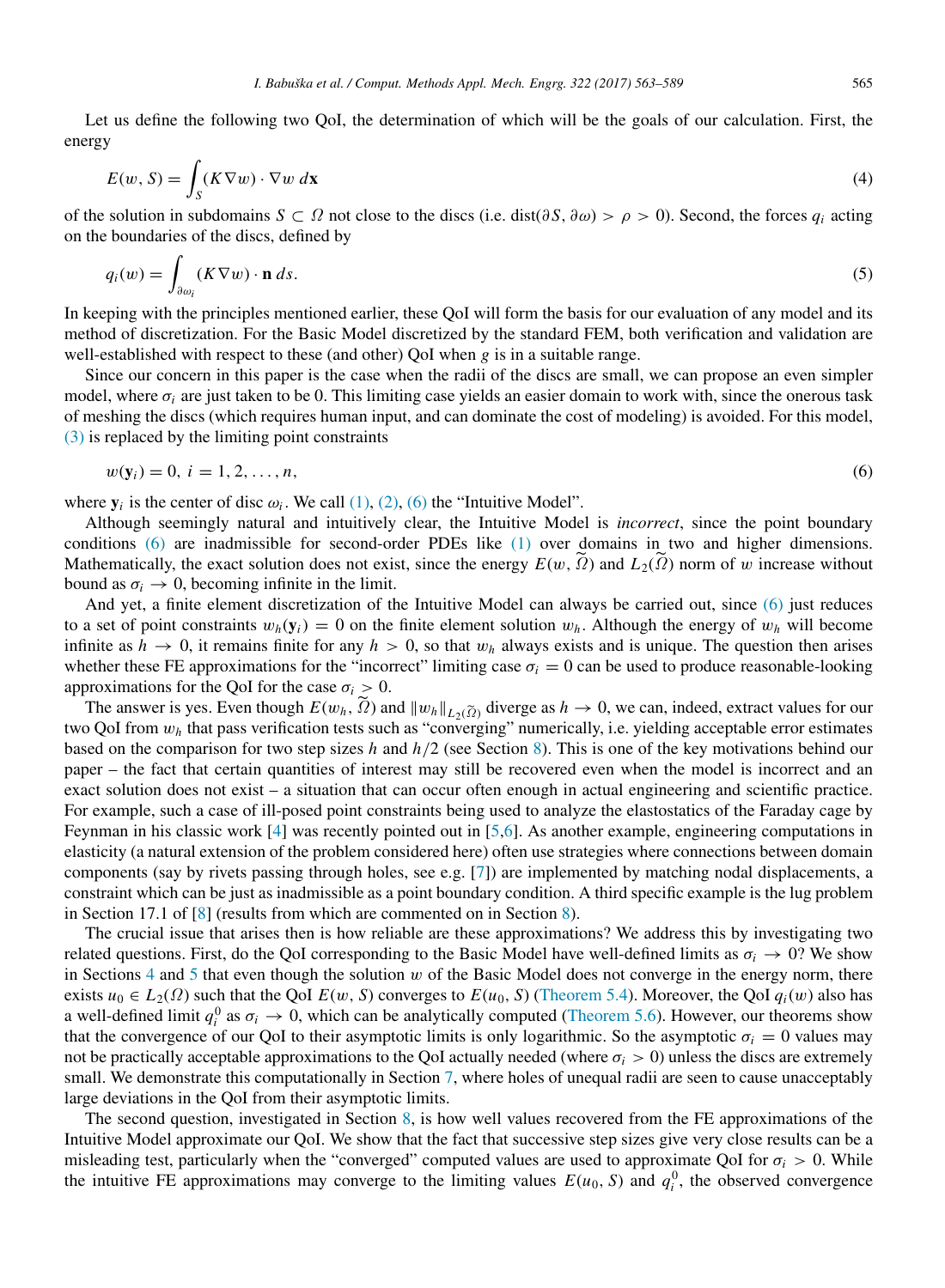rate can be slow, and as pointed out in [\[8\]](#page-25-6), other limits might be possible, depending on the meshes used. Hence, a clear understanding of the asymptotic values of the QoI is needed before any conclusions can be drawn. Our recommendation therefore is to use the Basic Model, not the Intuitive Model.

The need for the Basic Model then brings us to the second key issue we address in this paper: how to efficiently discretize it? As mentioned earlier, modeling the discs can involve meshing costs and moreover, the use of curvilinear elements. Also, the exact solution will contain a component in the vicinity of each disc which gets increasingly singular as  $\sigma_i \to 0$ . This may lead to poor approximation by the trial functions, unless highly non-quasiuniform meshes are used (which may again require enhanced human input and lead to a system of FEM equations with very high scaled conditioning number).

We therefore present a modified FEM which incorporates *a priori* analytic knowledge of the singular behavior near discs into the solution procedure. In particular, these singular components are (essentially) reproduced exactly in the approximate solution. This allows us to perform the finite element modeling on a "filled in" domain without discs (which was the fundamental motivation behind the Intuitive Model), thus obviating the need to use curvilinear elements or implement any special meshing. Our method is *robust* with respect to the size of the discs, which can be varied very easily, as required in parameter sensitivity studies. Moreover, the functions being approximated by finite elements are smooth, resulting in high convergence rates for our QoI. Our modified FEM can be easily extended to supports (or holes) of arbitrary shapes [\(Remark 3.1\)](#page-7-0) and materials with various anisotropies [\(Remark 3.2\)](#page-7-1). The method is not required for boundary conditions other than the Dirichlet inside/Neumann outside pairing considered here (see [Remark 2.2\)](#page-5-0).

An outline of our paper is as follows. In Section [2,](#page-3-0) we reformulate our model problem into one whose asymptotic limit remains square-integrable as the disc radii  $\sigma_i \to 0$ . (This introduces an additional boundary unknown that becomes infinite as  $\sigma_i \to 0$ .) In Section [3,](#page-5-1) we introduce a linear combination of singular and smooth components which serves as an approximate decomposition of the exact solution. The coefficients of this linear combination can be obtained as the solution of a system of equations whose solvability and asymptotics we analyze in Section [4.](#page-8-0) In Section [5,](#page-12-0) we derive energy norm estimates for the error between the exact solution and our linear combination as  $\sigma_i \to 0$ , and also prove an estimate establishing the effectiveness of our recovery of the QoI  $q_i$  (again as  $\sigma_i \to 0$ ). Section [6](#page-16-1) contains error estimates for our modified finite element approximation of the Basic Model, which establish asymptotic convergence rates for our QoI both in terms of  $\sigma_i \to 0$  and  $h \to 0$  (or  $p \to \infty$  in the *p* version). In Section [7,](#page-18-0) we report the results of computational experiments, which demonstrate the effectiveness of the modified FEM for a range of parameter values  $\sigma_i > 0$  and  $h > 0$  of practical interest. Section [8](#page-22-0) contains the results of computations to assess how well our QoI is recovered using the Intuitive Model. Finally, in Section [9,](#page-24-0) we summarize our method and present our conclusions.

Let us mention that the analytic study of problems over domains with small holes (the generalization of our disc exclusions) has a rich history. See, for instance, the works by Il'in (e.g. [\[9](#page-25-7)[,10\]](#page-25-8)), Maz'ya and collaborators (e.g. [\[11](#page-26-0)[,12\]](#page-26-1)), Lanza de Cristoforis (e.g. [\[13,](#page-26-2)[14\]](#page-26-3)), Dalla Riva and collaborators (e.g. [\[15](#page-26-4)[,16\]](#page-26-5)) and others (e.g. [\[17](#page-26-6)[–21\]](#page-26-7)). Such studies have also led to computational techniques for the Basic Model that incorporate knowledge of the singularities and use series expansions to approximate the smooth components (see e.g. the meso-scale method in [\[12\]](#page-26-1) and the least-squares boundary-matching method in [\[6\]](#page-25-4)). Resolving the smooth components by finite elements, as we propose and analyze in depth in this paper, sets the problem in a natural, convenient and flexible engineering framework, that allows efficient and easily verifiable recovery of QoI and the application of various estimation and postprocessing techniques available in the context of FEM architecture.

In this regard, the idea of incorporating analytic features of the solution in the finite element solution also has many precedents. For instance, enhancing subspaces with corner singularities was discussed early on in [\[22,](#page-26-8)[23\]](#page-26-9). More recent developments along these lines include the Generalized Finite Element Method [\[24,](#page-26-10)[25\]](#page-26-11), the Partition of Unity Method [\[26\]](#page-26-12) as well as their combination [\[27\]](#page-26-13). For some comments on the differences between our method and these approaches see [Remark 3.3.](#page-8-1)

Finally, we are particularly motivated by problems from plane elasticity, such as the design and analysis of lugs and perforated connectors (see [Remarks 2.3](#page-5-2) and [2.4\)](#page-5-3). Our method can be extended to such elasticity problems, as well as to other operators including the 3D Laplacian (see [Remarks 3.2](#page-7-1) and [4.3\)](#page-11-0).

# <span id="page-3-0"></span>2. Mathematical formulation of the basic model

Let  $\Omega \subset \mathbb{R}^2$  be a domain with piecewise smooth boundary  $\partial \Omega$  as shown in [Fig. 1.](#page-1-0) The discs  $\omega_i$ ,  $i = 1, 2, ..., n$ (or "holes" as we will refer to them in the sequel) will be assumed to satisfy  $\overline{\omega}_i \subset \Omega$ , and  $\overline{\omega}_i \cap \overline{\omega}_j = 0$ ,  $i \neq j$ . Denote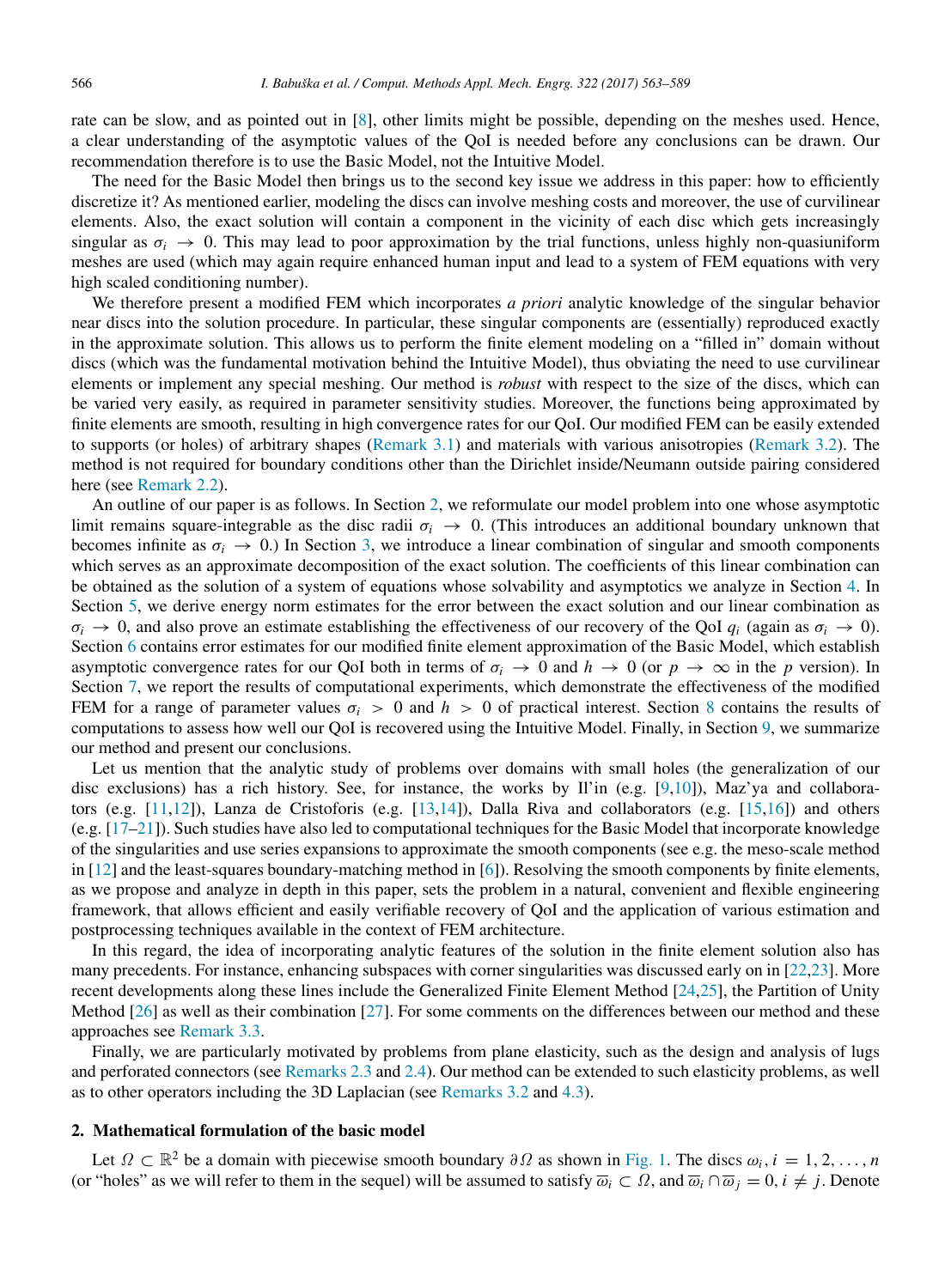$\omega = \bigcup_{i=1}^n \omega_i$ ,  $\partial \omega = \bigcup_{i=1}^n \partial \omega_i$ , and  $\tilde{\Omega} = \Omega \setminus \overline{\omega}$ . Let  $g \in L_2(\partial \Omega)$ . Taking  $K = 1$  for simplicity, we may write [\(1\),](#page-1-2) [\(2\),](#page-1-3)  $(3)$  as the Laplace equation problem.

<span id="page-4-0"></span>
$$
-\Delta w = 0 \text{ in } \widetilde{\Omega}
$$
\n<sup>(7)</sup>

<span id="page-4-3"></span>
$$
\frac{\partial w}{\partial n} = g \text{ on } \partial \Omega \tag{8}
$$

<span id="page-4-1"></span>
$$
w = 0 \text{ on } \partial \omega. \tag{9}
$$

Define  $H_D^1(\tilde{\Omega}) = \{w | w \in H^1(\tilde{\Omega}), w = 0 \text{ on } \partial \omega\}$ . Then there is unique  $w \in H_D^1(\tilde{\Omega})$  such that

<span id="page-4-5"></span>
$$
B_{\widetilde{\Omega}}(w,v) = \int_{\widetilde{\Omega}} \nabla w \cdot \nabla v d\mathbf{x} = F(v) = \int_{\partial \Omega} g v ds,
$$
\n(10)

for all  $v \in H_D^1(\tilde{\Omega})$ . The bilinear form  $B_{\tilde{\Omega}}$  gives rise to the following energy norm,

$$
||w||_{E,\widetilde{\Omega}} = (B_{\widetilde{\Omega}}(w, w))^{\frac{1}{2}}
$$

which is equivalent to the  $H^1(\tilde{\Omega})$  norm for functions in  $H^1_D(\tilde{\Omega})$  as long as the radii  $\sigma_i > 0$ . We define the corresponding energy space as  $\mathcal{E}(\tilde{\Omega})$ , where for any  $S \subset \tilde{\Omega}$ ,

$$
\mathcal{E}(S) = \{w | E(w, S) = B_S(w, w) = ||w||_{E, S}^2 < \infty\}.
$$

Let us define

$$
G = \int_{\partial \Omega} g(\mathbf{x}) \, ds. \tag{11}
$$

Then we see by [\(7\)](#page-4-0) that

$$
\int_{\partial\omega}\frac{\partial w}{\partial n}\ ds=-G,
$$

which means that defining

<span id="page-4-6"></span>
$$
q_i = \int_{\partial \omega_i} \frac{\partial w}{\partial n} \, ds \tag{12}
$$

 $(as in (5))$  $(as in (5))$ , we must have

<span id="page-4-4"></span>
$$
\sum_{i=1}^{n} q_i = -G.\tag{13}
$$

This shows that the total force *G* gets distributed over the boundaries of the separate internal holes. Consequently, as the holes become smaller (i.e.  $\sigma_i \rightarrow 0$ ) we can expect, in an average sense,

$$
\frac{\partial w}{\partial n} \approx \frac{q_i}{|\partial \omega_i|} = q_i (2\pi \sigma_i)^{-1}
$$
 on  $\partial \omega_i$ .

This shows that  $\frac{\partial w}{\partial n}$  will become unbounded at  $\partial \omega$  as  $\sigma_i \to 0$ . In fact, the solution cannot lie in  $H^1(\Omega)$  in the limit, since [\(9\)](#page-4-1) would then reduce to a point constraint, which would be inadmissible. As it turns out, we can expect the solution to get unbounded *everywhere* outside  $\partial \omega$  as  $\sigma_i \to 0$ , as may be seen from the simple case of an annulus.

**Example 2.1.** Suppose  $\Omega$  is the unit circle, and there is only one hole,  $\omega$ , which is a circle of radius  $\sigma$  with center at the origin. For simplicity, suppose  $g = 1$  on  $\partial \Omega$ . Then it may be easily verified that the solution to [\(7\)–](#page-4-0)[\(9\)](#page-4-1) is given by

<span id="page-4-2"></span>
$$
w(r,\theta) = \log r - \log \sigma \tag{14}
$$

where  $(r, \theta)$  are polar coordinates at the origin. From this, we may observe that  $\int_{\tilde{\Omega}} w \, d\mathbf{x} = O(|\log \sigma|)$ ,  $||w||_{0, \tilde{\Omega}} =$  $O(|\log \sigma|), |w|_{1, \tilde{\Omega}} = O(|\log \sigma|^{\frac{1}{2}}), \text{ and } ||w||_{2, \tilde{\Omega}} = O(\sigma^{-1}).$ 

Remark 2.1. The case of a general  $\Omega$  with multiple holes can also be expected to exhibit unboundedness in similar norms. In this general case, the energy norm is given by

$$
||w||_{E,\widetilde{\Omega}}^2 = |w|_{1,\widetilde{\Omega}}^2 = \int_{\widetilde{\Omega}} \nabla w \cdot \nabla w \, d\mathbf{x} = \int_{\partial \Omega} g w \, ds.
$$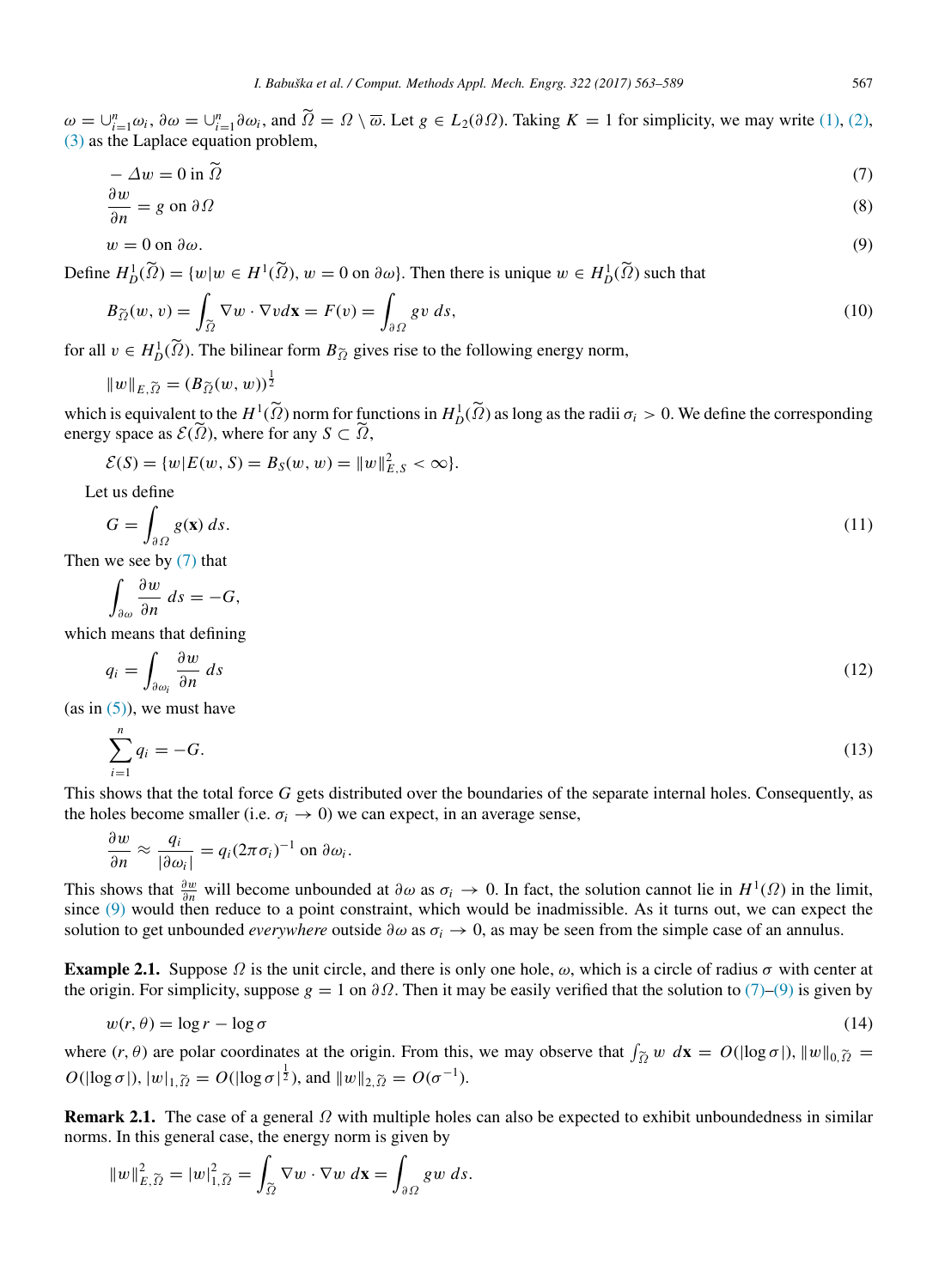Since we expect this to be unbounded as  $\sigma_i \to 0$ , we see that w cannot remain bounded on  $\partial\Omega$ . This essentially implies that w will have a (constant) component similar to  $\log \sigma$  in [\(14\)](#page-4-2) that makes it unbounded everywhere as  $\sigma_i \rightarrow 0$ .

<span id="page-5-0"></span>Remark 2.2. We analyze the case of Dirichlet conditions on ∂ω*<sup>i</sup>* and Neumann conditions on ∂Ω precisely because of the above singularities and unbounded behavior. If Dirichlet conditions are imposed on  $\partial\Omega$ , then the problem remains well-posed in the limit  $\sigma_i \to 0$ . Also, the problem with Neumann conditions on all boundaries will have a solution (and be well-posed) if and only if a compatibility condition is satisfied by the boundary data. Hence the special method we develop in this paper is not needed for any of these cases.

<span id="page-5-2"></span>Remark 2.3. As mentioned in the introduction, our model problem has many applications and extensions. One is the lug problem in elasticity discussed in [\[8\]](#page-25-6) and others, where  $\Omega$  is the lug and  $\omega_i$  the fasteners. Instead of [\(7\),](#page-4-0) we have a system of equations in the displacement  $u = (u_x, u_y)$ . Also, our QoI  $q_i$  is a three-dimensional vector representing the forces in the *x* and *y* directions and the moment over the fastener boundaries, the determination of which is of particular engineering significance.

From [\(14\)](#page-4-2) and [Remark 2.3,](#page-5-2) we note that the unboundedness of w in the  $L_2$  norm as  $\sigma \to 0$  is due to the constant log *σ* term (as opposed to the log *r* term, which remains bounded in *L*<sub>2</sub>). Let us therefore reformulate [\(7\)–](#page-4-0)[\(9\)](#page-4-1) by essentially removing the constraint [\(9\),](#page-4-1) which is the cause of this log  $\sigma$  term appearing. (This will also be necessary for solving a linear system of equations we encounter in Section [4.](#page-8-0)) We now find a *u* satisfying [\(Fig. 2\)](#page-6-0):

<span id="page-5-5"></span>
$$
-\Delta u = 0 \text{ in } \Omega \tag{15}
$$

<span id="page-5-6"></span>
$$
\frac{\partial u}{\partial n} = g \text{ on } \partial \Omega \tag{16}
$$

<span id="page-5-7"></span>
$$
u = A \text{ on } \partial \omega \tag{17}
$$

<span id="page-5-4"></span>
$$
\int_{\widetilde{\Omega}} u(\mathbf{x}) \, d\mathbf{x} = 0. \tag{18}
$$

Here, *A* is an unknown real number, and this extra degree of freedom is compensated for by the additional constraint [\(18\),](#page-5-4) so that we once again have existence and uniqueness. In fact, the solutions *u* and w simply differ by a constant. Indeed, define  $A^* = \int_{\Omega}^{\infty} w(\mathbf{x}) d\mathbf{x}$ . Then  $u = w - A^* / |\tilde{\Omega}|$  satisfies [\(15\)](#page-5-5)[–\(18\)](#page-5-4) with  $A = -A^* / |\tilde{\Omega}|$ .

Since we expect  $A^*$  to be unbounded as  $\sigma_i \to 0$ , A will be as well, i.e. the value of *u* will now be allowed to blow up at the holes (instead of being constrained to 0). However, as we will see, the  $L_2$  norm of  $u$  will now remain bounded — this is the analog of saying that if we remove the  $\log \sigma$  term in [\(14\),](#page-4-2) then the  $\log r$  term that remains will be *L*<sub>2</sub> bounded. Note that since  $||w||_{E,\tilde{\Omega}} = ||u||_{E,\tilde{\Omega}}$ , the unboundedness in the energy norm will be unaffected.

<span id="page-5-3"></span>Remark 2.4. The physical interpretation of the reformulation is that the membrane is supported by discs attached to a rigid board which (instead of being fixed at zero height) can move vertically up or down an amount *A*. In the lug problem, the board would be able to move in the *x* and *y* directions and also rotate.

**Remark 2.5.** Since the value of *A* is an unknown, the solution to  $(15)$ – $(18)$  is the pair  $(u, A)$ . Note that our QoI for this reformulation are the same as for  $(7)-(9)$  $(7)-(9)$ , independently of *A* and  $(18)$ .

Since we are interested in the case of small holes, let us use a parameter  $\kappa \in (0, 1]$  to formalize the way their radii can tend to 0. We assume that  $\rho_i$ ,  $i = 1, 2, \ldots, n$  are fixed values satisfying  $0 \lt \rho_i \leq R \lt 1$ . Here, R will be assumed to be small enough — a sufficient condition will be given in Section [4.](#page-8-0) Define

<span id="page-5-8"></span>
$$
\sigma_i(\kappa) = \kappa \rho_i. \tag{19}
$$

The holes will now be the circular domains  $\omega_i(\kappa)$  with centers  $y_i$  and radii  $\sigma_i(\kappa)$ . Define  $\omega(\kappa) = \bigcup_{i=1}^n \omega_i(\kappa)$  and let  $\widetilde{\Omega}(\kappa) = \Omega - \overline{\omega}(\kappa)$ . Then we denote by  $(u(\kappa), A(\kappa))$  (respectively  $w(\kappa)$ ) the solution of [\(15\)–](#page-5-5)[\(18\)](#page-5-4) (respectively [\(7\)](#page-4-0)[–\(9\)\)](#page-4-1) on  $\Omega(\kappa)$ .

<span id="page-5-1"></span>Let us denote  $S = \{S \subset \Omega \mid \text{dist}(S, \bigcup_{i=1}^{n} y_i) > 0\}$ . Although  $||u(\kappa)||_{E, \widetilde{\Omega}}$  does not converge as  $\kappa \to 0$ , in Section [5](#page-12-0) (see [Theorem 5.4\)](#page-14-0), we will show that there exists unique  $u_0 \in L_2(\Omega)$  such that  $\forall S \in S$ ,  $u_0 \in \mathcal{E}(S)$  and  $||u(\kappa) - u_0||_{E,S}$  → 0 as  $\kappa$  → 0. (Here, for any *S*,  $\kappa$  is assumed small enough so that *S* ⊂  $\Omega(\kappa)$ .)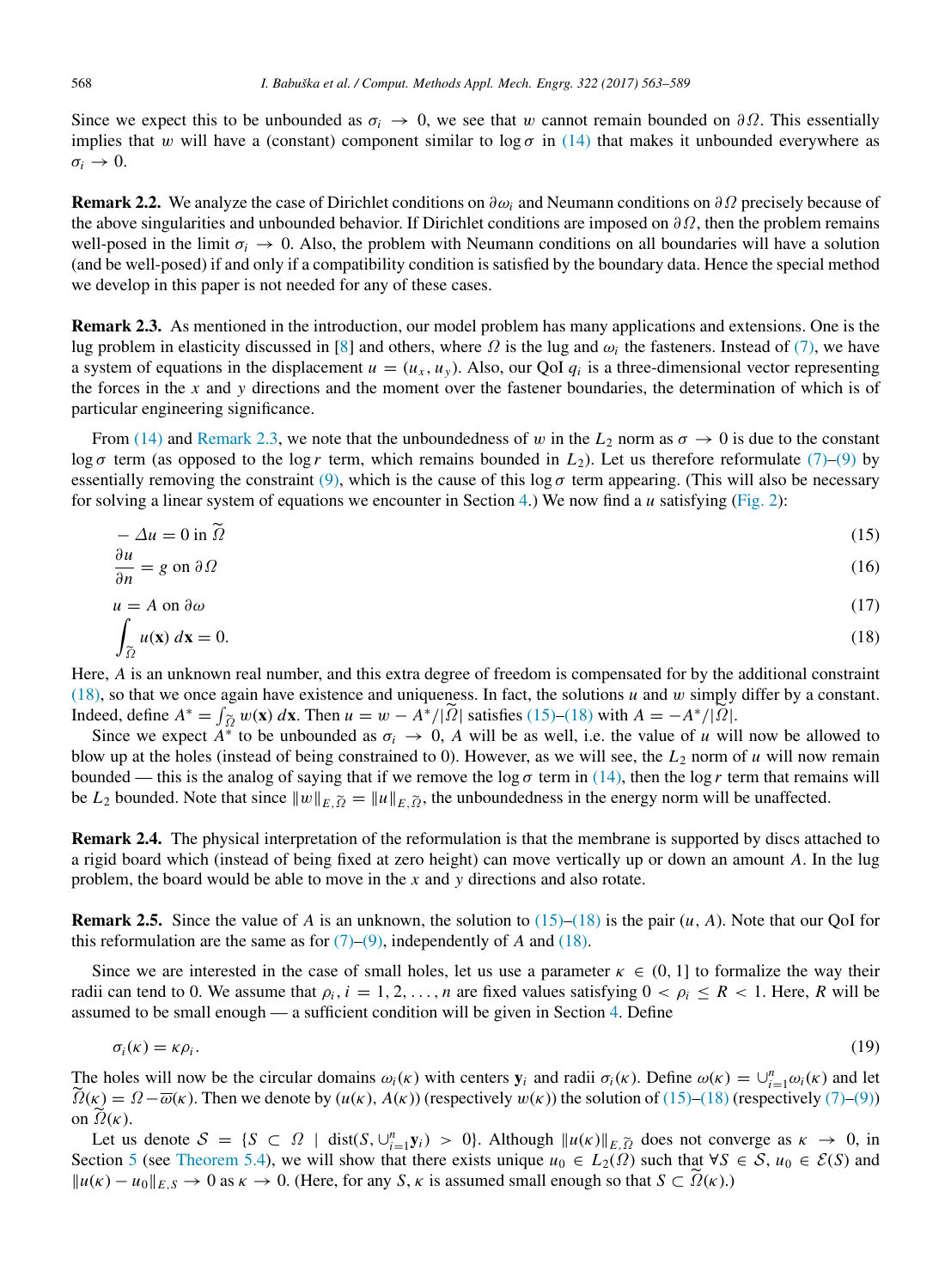<span id="page-6-0"></span>

Fig. 2. Solution *u*.

#### 3. An approximation to the solution

In this section, we construct  $U(\kappa)$ , a linear combination of singular and smooth components, which will approximate  $u(\kappa)$  in  $\|\cdot\|_{E,\widetilde{\Omega}}$  (i.e. in the  $H^1(\widetilde{\Omega})$  seminorm). Further approximating the smooth components by the finite element method (as indicated in Section [6\)](#page-16-1) will lead to our computational solution.

We will need  $G \neq 0$  in our algorithm, which we assume from now on. In case  $G = 0$  or G is small, we can instead solve two problems, taking  $g_1 = g + 1$  and  $g_2 = 1$  in the boundary condition [\(8\),](#page-4-3) and obtaining our solution as the difference.

For the singular components, we will be guided by the annulus example, which indicates that  $u(\kappa)$  can be expected to grow logarithmically near the holes. Hence we take these components to be

<span id="page-6-3"></span>
$$
\phi_i(\mathbf{x}) = \log|\mathbf{x} - \mathbf{y}_i|.\tag{20}
$$

Note that

<span id="page-6-4"></span>
$$
-\Delta\phi_i = 2\pi\delta_i \text{ in } \Omega,\tag{21}
$$

where  $\delta_i$  is the Dirac function at  $y_i$ . Hence  $\phi_i$  is harmonic on  $\Omega - y_i$ .

These components  $\phi_i$  will result in stresses  $\partial \phi_i / \partial n$  on  $\partial \Omega$  which satisfy

$$
\int_{\partial\Omega} \frac{\partial \phi_i}{\partial n} \, ds = 2\pi. \tag{22}
$$

Our smooth components  $\psi_i$  will be defined to correct for these boundary stresses, with the aim of enforcing [\(16\).](#page-5-6) For this, we let  $\psi_i \in H^1(\Omega)$  satisfy

<span id="page-6-1"></span>
$$
-\Delta \psi_i = 0 \text{ in } \Omega \tag{23}
$$

<span id="page-6-2"></span>
$$
\frac{\partial \psi_i}{\partial n} = \frac{2\pi}{G}g - \frac{\partial \phi_i}{\partial n} \text{ on } \partial \Omega.
$$
 (24)

Noting that

$$
\int_{\partial\Omega} \frac{\partial \psi_i}{\partial n} ds = \int_{\partial\Omega} \left( \frac{2\pi}{G} g - \frac{\partial \phi_i}{\partial n} \right) ds
$$
  
=  $2\pi \int_{\partial\Omega} \frac{g}{G} ds - \int_{\partial\Omega} \frac{\partial \phi_i}{\partial n} ds = 2\pi (1) - 2\pi = 0,$ 

we see that  $(23)$ – $(24)$  has a solution that is unique up to a constant. To specify this constant, we can impose the additional requirement,

<span id="page-6-5"></span>
$$
\int_{\Omega} \psi_i(\mathbf{x}) \, d\mathbf{x} = 0. \tag{25}
$$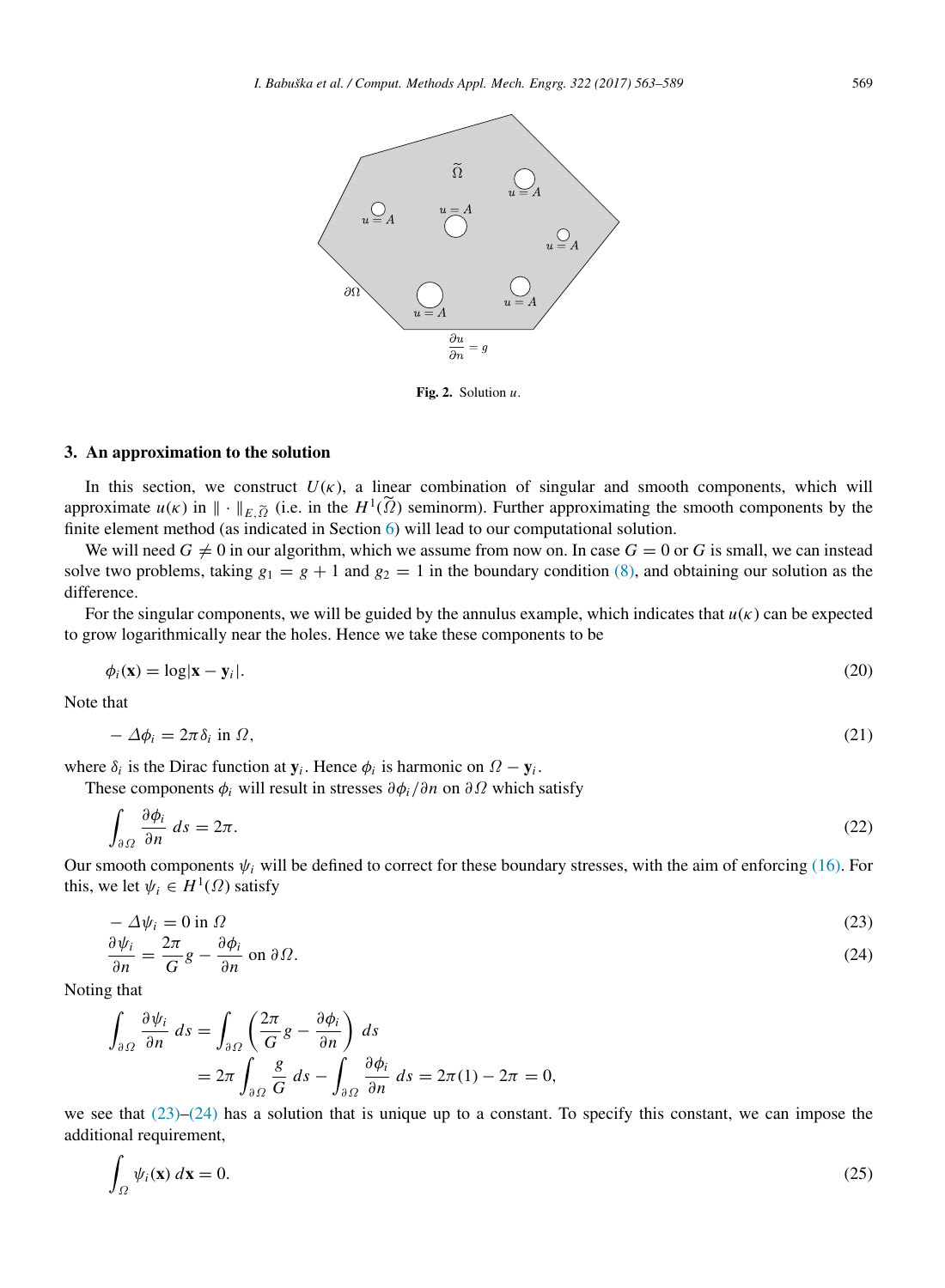However, specifying a different constant (via some other condition) does not change our approximation to  $w(\kappa)$ , see [Theorem 4.4.](#page-10-0) This flexibility can come into play while trying to define  $U(\kappa)$ , see [Remark 4.4.](#page-11-1)

Unlike  $\phi_i$ , we do not know the functions  $\psi_i$  explicitly, so we will approximate them by the finite element method. Note that  $\psi_i$  are defined on the entire domain  $\Omega$ , so such approximation can be carried out without modeling the holes. Moreover, each  $\psi_i$  is a smooth function (with smoothness determined only by the regularity of the domain  $\Omega$ ) since the forcing terms in [\(24\)](#page-6-2) are smooth and independent of  $\kappa$ . This is an essential feature of our approach: separating out the singular functions  $\phi_i$  so that the smooth  $\psi_i$  can be well approximated by finite elements of any order on a uniform mesh.

We now define  $U(\kappa) \in H^1(\Omega(\kappa))$  to be the linear combination,

<span id="page-7-2"></span>
$$
U(\kappa) = \sum_{i=1}^{n} c_i(\kappa)(\phi_i + \psi_i),
$$
\n(26)

where  $\mathbf{c}(\kappa) = (c_1(\kappa), c_2(\kappa), \dots, c_n(\kappa))^T \in \mathbb{R}^n$  is to be determined. Then clearly  $U(\kappa)$  is harmonic on  $\widetilde{Q}(\kappa)$ . Physically speaking,  $c_i$  is approximately  $-1/2\pi$  times the force  $q_i$  acting on the boundary of the disc  $\omega_i$  (see Eq. [\(66\)](#page-15-0) ahead). With this in mind, the first condition we impose to specify  $c(\kappa)$  is essentially [\(13\),](#page-4-4) i.e.

<span id="page-7-3"></span>
$$
\sum_{i=1}^{n} c_i(\kappa) = \frac{G}{2\pi}.
$$
\n(27)

Then, using [\(24\),](#page-6-2) [\(26\)](#page-7-2) and [\(27\),](#page-7-3)

$$
\frac{\partial U(\kappa)}{\partial n} = \sum_{i=1}^{n} c_i(\kappa) \left( \frac{2\pi}{G} g \right) = g \text{ on } \partial \Omega,
$$

so that  $U(\kappa)$  satisfies the same boundary condition [\(16\)](#page-5-6) as  $u(\kappa)$ .

Next, for  $U(\kappa)$  to be a good approximation to  $u(\kappa)$ , we should also have it assume a common constant value along all of the boundaries  $\partial \omega_i(\kappa)$  (in the same way that  $u(\kappa)$  reduces to  $A(\kappa)$  in Eq. [\(17\)\)](#page-5-7). We satisfy this condition only in an average sense, by introducing a new unknown  $d(\kappa) \in \mathbb{R}$  (corresponding to  $A(\kappa)$ ), and imposing the *n* equations

<span id="page-7-4"></span>
$$
\frac{1}{\operatorname{meas}(\partial \omega_i)} \int_{\partial \omega_i} U(\kappa)(s) \, ds = d(\kappa), \ i = 1, 2, \dots, n. \tag{28}
$$

(Noting that  $\kappa$  is small, we see this does give  $U(\kappa) \approx d(\kappa)$  on  $\partial \omega_i$ .)

Since  $\psi_j$  is harmonic on  $\omega_i$  for *i*,  $j = 1, 2, ..., n$ , we have the identities,

<span id="page-7-6"></span>
$$
\psi_j(\mathbf{y}_i) = \frac{1}{2\pi\sigma_i} \int_{\partial \omega_i} \psi_j(s) \, ds,\tag{29}
$$

with an analogous relation holding for  $\phi_i$  over  $\partial \omega_i$ ,  $j \neq i$ . Substituting [\(26\)](#page-7-2) in [\(28\)](#page-7-4) and using these identities, we get the *n* equations

<span id="page-7-5"></span>
$$
c_i(\kappa) \log \sigma_i(\kappa) + \sum_{j=1, j \neq i}^{n} c_j(\kappa) \phi_j(\mathbf{y}_i) + \sum_{j=1}^{n} c_j(\kappa) \psi_j(\mathbf{y}_i) = d(\kappa), \ i = 1, 2, ..., n.
$$
 (30)

Then [\(27\),](#page-7-3) [\(30\)](#page-7-5) is a system of  $n + 1$  linear equations in the  $n + 1$  unknowns  $(c(\kappa), d(\kappa))$ . (This balancing of constraints and unknowns is another reason we transformed our original problem in  $w(\kappa)$  to one in  $u(\kappa)$ , which had the extra unknown  $A(\kappa)$ .)

<span id="page-7-0"></span>Remark 3.1. Our method extends easily to holes of other shapes by using Eq. [\(28\)](#page-7-4) to recalculate the coefficients of  $c_j$ ,  $j = 1, 2, \ldots, n$  in Eq. [\(30\).](#page-7-5) For an ellipse or square, for instance, only the coefficient log  $\sigma_i(\kappa)$  changes, but for more general shapes where an analog of [\(29\)](#page-7-6) does not hold,  $\phi_i(y_i)$ ,  $\psi_i(y_i)$  must also be replaced by averages of  $\phi_j$ ,  $\psi_j$ , respectively, over  $\partial \omega_i$ .

<span id="page-7-1"></span>Remark 3.2. Observe that the singular component [\(20\)](#page-6-3) corresponds to the fundamental solution for the problem, i.e. the solution for the case of a concentrated load at the point  $y_i$  (Eq. [\(21\)\)](#page-6-4). Our idea can therefore be applied to other operators as well, by taking  $\phi_i$  to be the corresponding fundamental solution. For instance, we have taken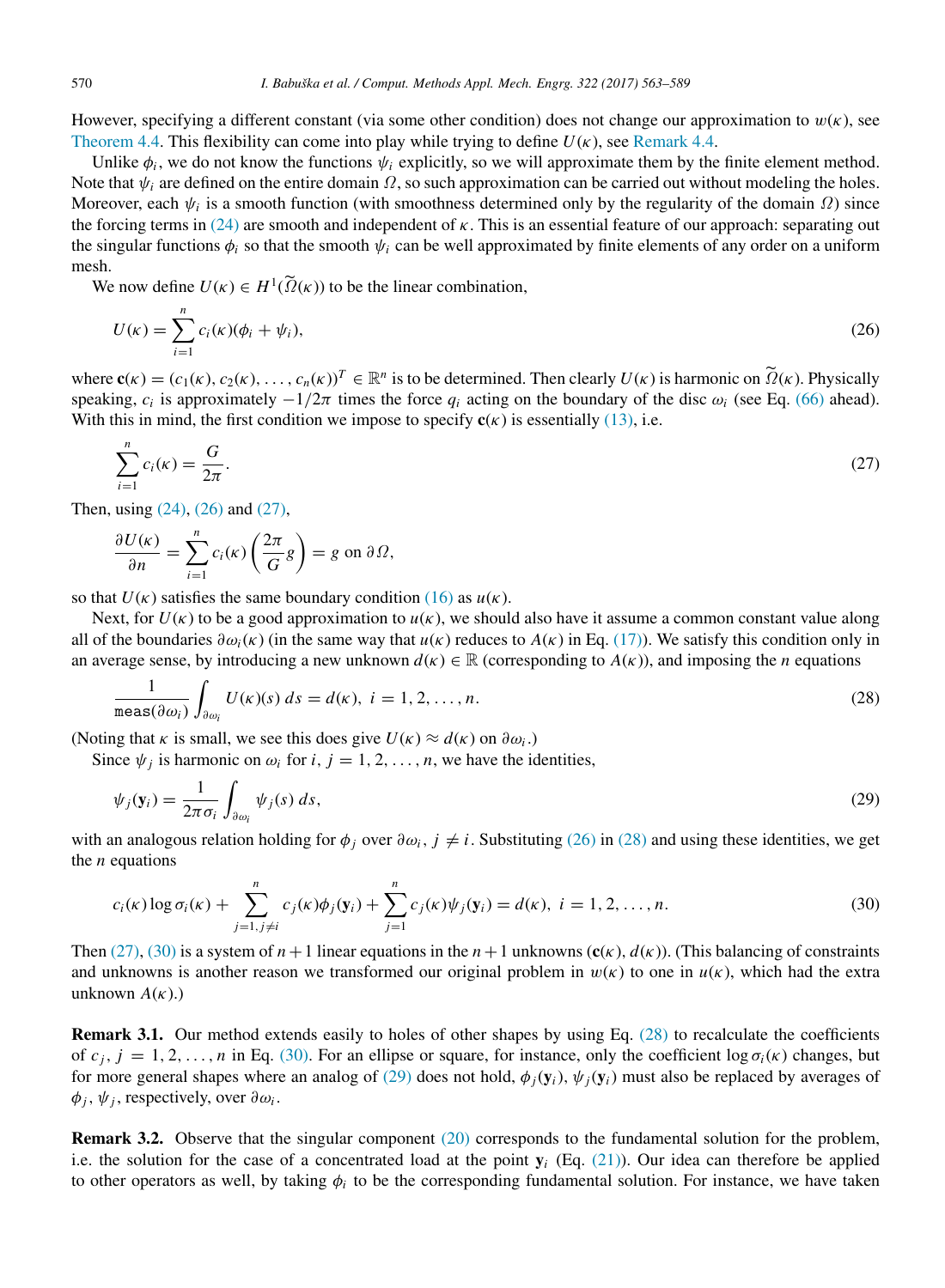$K = 1$  in Eq. [\(1\)](#page-1-2) for simplicity, but various anisotropies with general K could be treated, using the corresponding fundamental solutions (available in references like [\[28\]](#page-26-14)). Also, the method can readily be extended to elasticity where (in 2D) we will have three singular components for each  $i$ , corresponding to concentrated loads in the  $x$  and  $y$ directions, and to a concentrated moment.

<span id="page-8-1"></span>Remark 3.3. The idea of using analytic functions in conjunction with numerical treatment is very natural. As mentioned in the introduction, it was already used in works like [\[22\]](#page-26-8) in the context of FE approximation of corner singularities. Such enrichments have also been applied locally using partition of unity functions, as in the GFEM and EXFEM (see e.g. [\[25](#page-26-11)[,27\]](#page-26-13)). Logarithmic singularities have been combined with asymptotic expansions in e.g. [\[12\]](#page-26-1) and [\[6\]](#page-25-4).

Let us comment that while partition of unity and GFEM methods use a localized approach to treat various features of the solution, our approach, being global, is both theoretically and implementationally different. In particular, no singularities or handbook solutions need to be locally inserted via specialized basis functions (as, for example, has been done to treat voids by the GFEM in [\[29\]](#page-26-15)). The advantage of our approach is that it is provably robust with respect to the hole radii, as we establish in this paper. We remark that when our approach is used to treat the holes, partition of unity/enrichment methods could also be incorporated into the approximation procedure to treat other solution features of the types discussed e.g. in [\[26\]](#page-26-12).

# <span id="page-8-0"></span>4. The linear equations

In this section, we will show that the linear system  $(27)$ ,  $(30)$  has a unique solution. Moreover, we will investigate its solution as  $\kappa \to 0$ . For vectors **a**, we will use the usual norm  $\|\mathbf{a}\| = \max_{1 \le i \le n} |a_i|$ , and for  $n \times n$  matrices A, the norm  $||A|| = \max_{1 \le i \le n} \sum_{j=1}^{n} |A_{ij}|$ .

Define **e** to be the vector  $(1, 1, \ldots, 1)^T \in \mathbb{R}^n$ . Then we may write Eqs. [\(30\)](#page-7-5) as

<span id="page-8-3"></span>
$$
M\mathbf{c} = d\mathbf{e}
$$
 (31)

where  $M = M(\kappa)$  is an  $n \times n$  matrix that has the form

$$
M(\kappa) = D(\kappa) + B.
$$

Here,  $D = \text{diag}\{D_{11}, D_{22}, \ldots, D_{nn}\}$  is the diagonal matrix with entries

$$
D_{ii} = D_{ii}(\kappa) = \log \sigma_i(\kappa) = \log \rho_i + \log \kappa
$$

and  $B = \{B_{ij}\}\$ is the matrix given by

<span id="page-8-2"></span>
$$
B_{ij} = \psi_j(\mathbf{y}_i) + \phi_j(\mathbf{y}_i), \ i \neq j
$$
  
=  $\psi_i(\mathbf{y}_i), \ i = j.$  (32)

Note that *B* is independent of  $\kappa$ , and by [\(20\)–](#page-6-3)[\(25\),](#page-6-5) depends entirely on *g*, the domain, and the holes. Hence, its norm can be bounded independently of κ. Moreover, since  $\sigma_i(\kappa) \leq R < 1$  for any  $\kappa \in (0, 1]$ , the diagonal entries of *D* are strictly negative, so that *D* is invertible.

Define the vector

$$
\mathbf{g} = \mathbf{g}(\kappa) = D^{-1}(\kappa) \mathbf{e}.
$$

Then we see that

<span id="page-8-5"></span>
$$
\mathbf{g}_i(\kappa) = D_{ii}^{-1}(\kappa) = (\log \sigma_i(\kappa))^{-1} = (\log \rho_i + \log \kappa)^{-1},\tag{33}
$$

so that

<span id="page-8-4"></span>
$$
||D^{-1}(\kappa)|| = ||g(\kappa)|| \le \min\{|\log R|^{-1}, |\log \kappa|^{-1}\}.
$$
\n(34)

The matrix *M* will be diagonally dominant (and hence invertible) provided the holes are small enough. More precisely, the condition [\(35\)](#page-9-0) in the following lemma is sufficient.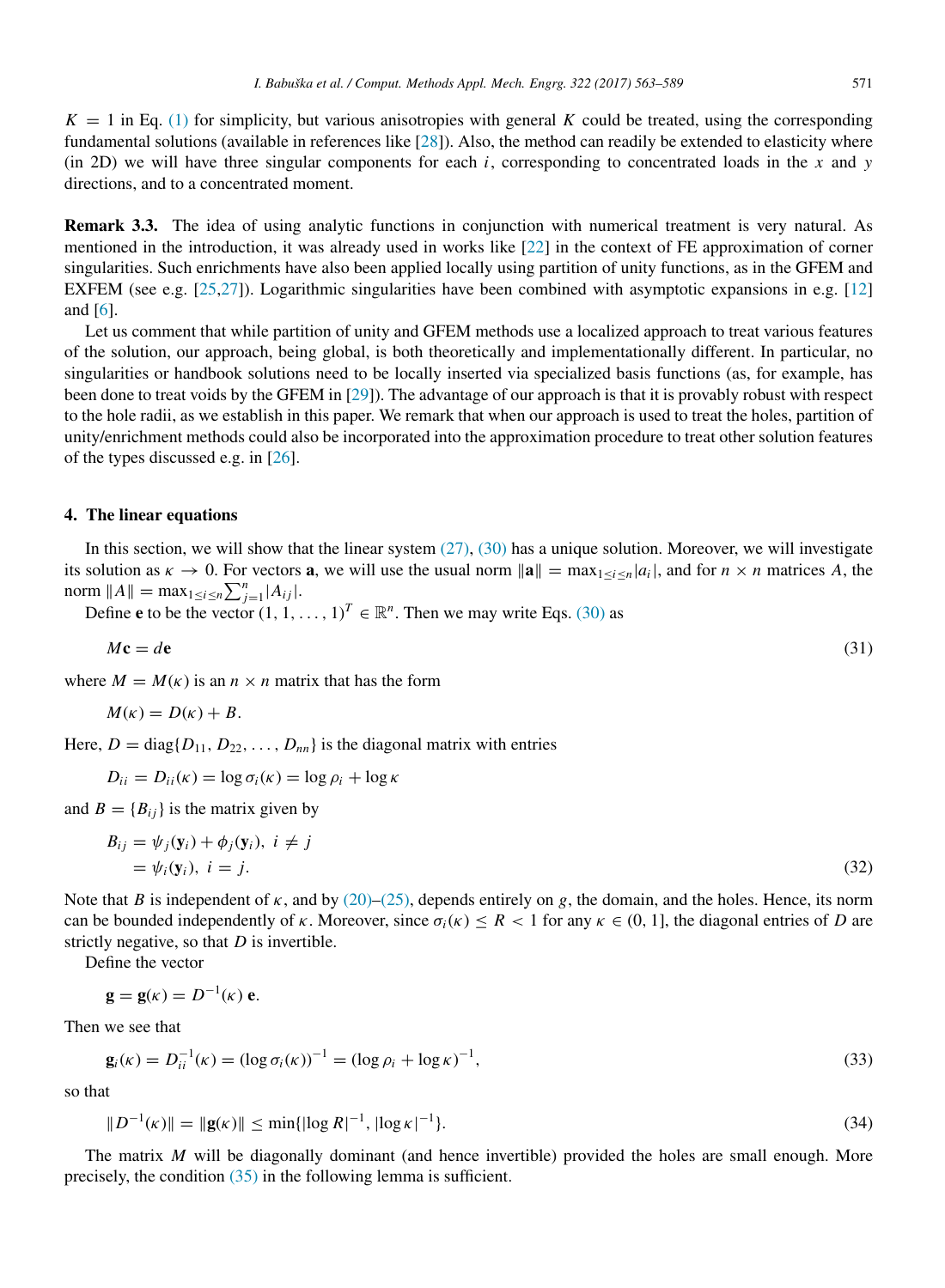<span id="page-9-8"></span>Lemma 4.1. *Let R be small enough so that*

<span id="page-9-0"></span>
$$
\alpha = \frac{\|B\|}{|\log R|} < \frac{1}{2} \tag{35}
$$

*where B is as in* [\(32\)](#page-8-2)*. Then for all*  $\kappa \in (0, 1]$ *, the matrix*  $M(\kappa)$  *defined in* [\(31\)](#page-8-3) *is invertible, and its inverse satisfies the uniform estimate*

<span id="page-9-2"></span>
$$
||M^{-1}(\kappa)|| \le 2 \min\{|\log R|^{-1}, |\log \kappa|^{-1}\}.
$$
\n(36)

*Moreover,*

<span id="page-9-4"></span>
$$
M^{-1}(\kappa) = D^{-1}(\kappa)(I + Z(\kappa))
$$
\n(37)

*where for all*  $\kappa \in (0, 1]$ *,* 

<span id="page-9-1"></span>
$$
||Z(\kappa)|| \le 2\alpha \min\{1, |\log R| \, |\log \kappa|^{-1}\}.\tag{38}
$$

1

Proof. Let us write

$$
M = D + B = (I + BD^{-1})D.
$$

Then using  $(34)$  and  $(35)$ , we have

$$
||BD^{-1}|| \le ||B|| \, ||D^{-1}|| \le \alpha \min\{1, |\log R| \, |\log \kappa|^{-1}\} < \frac{1}{2}.
$$

Hence,  $I + BD^{-1}$  is invertible, with its inverse given by the convergent infinite series

<span id="page-9-9"></span>
$$
(I + BD^{-1})^{-1} = I - BD^{-1} + (BD^{-1})^2 - (BD^{-1})^3 \cdots
$$
  
= I + Z. (39)

From this, it easily follows that

<span id="page-9-7"></span>
$$
||(I + BD^{-1})^{-1}|| \le \frac{1}{1 - ||BD^{-1}||} < 2,
$$
  

$$
||Z|| \le \frac{||BD^{-1}||}{1 - ||BD^{-1}||} \le 2\alpha \min\{1, |\log R| |\log \kappa|^{-1}\},
$$
 (40)

proving [\(38\).](#page-9-1) We also see

$$
||M^{-1}|| = ||D^{-1}(I + BD^{-1})^{-1}|| \le 2||D^{-1}||.
$$

Estimate [\(36\)](#page-9-2) follows from [\(34\).](#page-8-4)  $\Box$ 

Let us define

$$
K=|\mathbf{e}^T D^{-1}\mathbf{e}|.
$$

Then we have the following lemma.

Lemma 4.2. *Let R satisfy* [\(35\)](#page-9-0)*. Then there exists a constant C independent of* κ *such that*

<span id="page-9-3"></span>
$$
K \ge Cn \min\{|\log \rho_i|^{-1}, |\log \kappa|^{-1}\}.
$$
\n(41)

<span id="page-9-5"></span>
$$
|\mathbf{e}^T M^{-1} \mathbf{e}| \ge K(1 - 2\alpha) > 0. \tag{42}
$$

**Proof.** We see that since the terms  $D_{ii}^{-1}$  are all negative,

$$
K = \left| \sum_{i}^{n} D_{ii}^{-1} \right| = \sum_{i}^{n} |(\log \sigma_i)^{-1}| \ge n \min_{i} |(\log \sigma_i)^{-1}|,
$$

from which [\(41\)](#page-9-3) follows. Moreover, since  $D^{-1}$  is symmetric,

<span id="page-9-6"></span>
$$
|\mathbf{e}^T D^{-1} Z \mathbf{e}| = |(D^{-1} \mathbf{e})^T Z \mathbf{e}| \le K \|Z\| \le K(2\alpha),\tag{43}
$$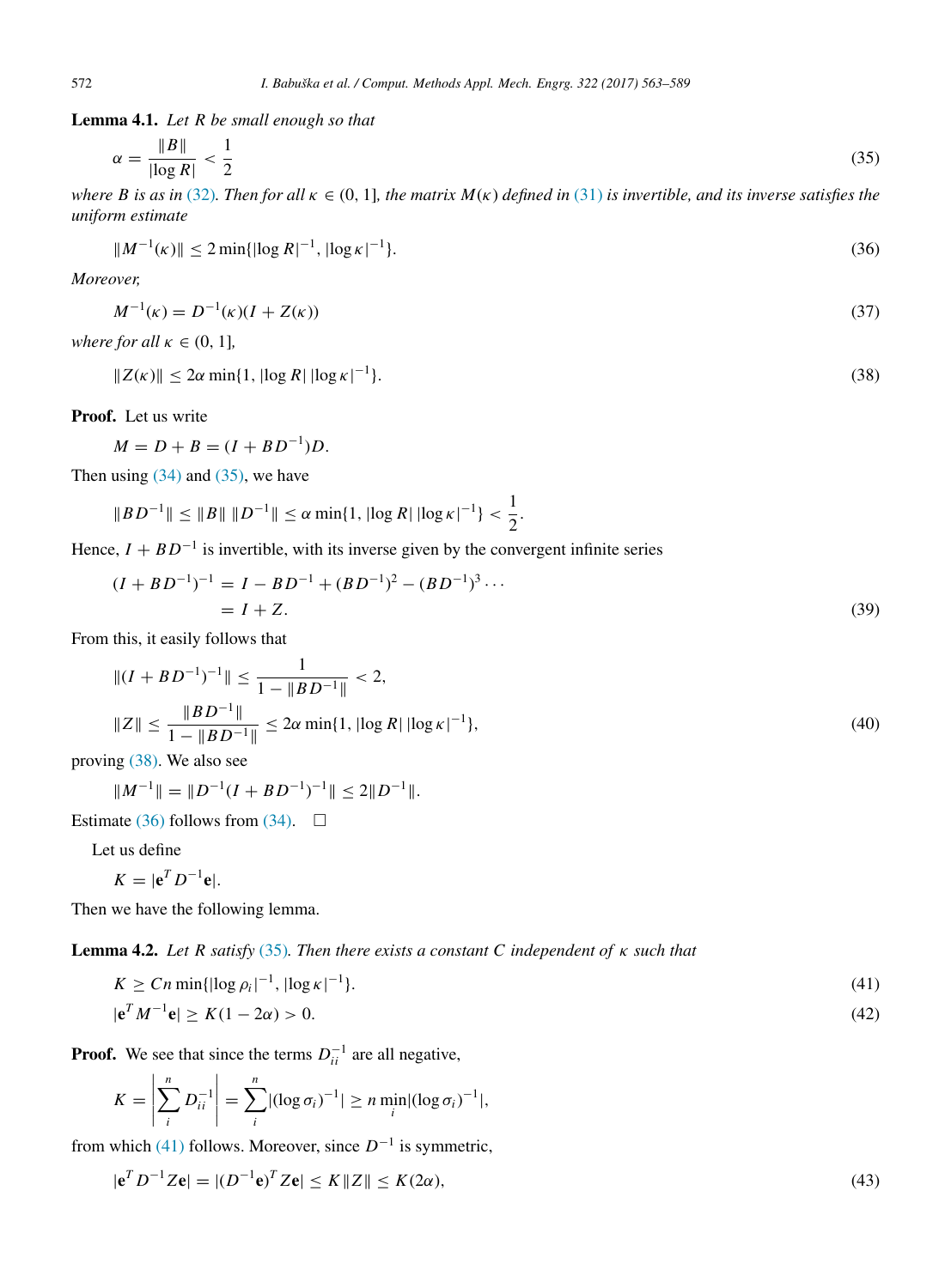using [\(38\).](#page-9-1) By [\(37\),](#page-9-4)

$$
|e^T M^{-1}e| \ge |e^T D^{-1}e| - |e^T D^{-1}Ze|.
$$

The estimate [\(42\)](#page-9-5) follows from [\(43\).](#page-9-6)  $\Box$ 

<span id="page-10-6"></span>Lemma 4.3. *Let R satisfy* [\(35\)](#page-9-0)*. Then*

$$
\|(\log \kappa) M^{-1}(\kappa) - I\| = O(|\log \kappa|^{-1})
$$

 $as \kappa \rightarrow 0$ .

**Proof.** Factoring  $(\log \kappa)^{-1}$  from [\(33\),](#page-8-5) we note that

$$
\|(\log \kappa) D^{-1}(\kappa) - I\| = O(|\log \kappa|^{-1})
$$

as  $\kappa \to 0$ . Moreover, using [\(40\),](#page-9-7) we see that  $||Z(\kappa)|| = O(||\log \kappa|^{-1})$  as  $\kappa \to 0$ . The lemma follows from [\(37\).](#page-9-4)  $\square$ 

<span id="page-10-0"></span>**Theorem 4.4.** *Let R satisfy* [\(35\)](#page-9-0)*. Then for any*  $\kappa \in (0, 1]$ *, the system* [\(27\)](#page-7-3)*,* [\(30\)](#page-7-5) *has a unique solution*  $(c(\kappa), d(\kappa))$ *satisfying*

<span id="page-10-3"></span>
$$
\|\mathbf{c}(\kappa)\| \le C|G| \tag{44}
$$

*with C a* constant independent of  $\kappa$ . Moreover, as  $\kappa \to 0$ ,

<span id="page-10-8"></span>
$$
\|\mathbf{c}(\kappa) - \mathbf{c}(0)\| = O(||\log \kappa|^{-1})\tag{45}
$$

*with the limiting solution* c(0) *given by*

<span id="page-10-4"></span>
$$
c_i(0) = \frac{G}{2\pi n}.\tag{46}
$$

*Finally, if the functions*  $\psi_i$  *in* [\(26\)](#page-7-2) *are replaced by*  $\psi_i + k_i$  *where*  $k_i$  *are arbitrary constants, then the unique solution of the updated system* [\(27\)](#page-7-3)*,* [\(30\)](#page-7-5) *is*  $(c(\kappa), d(\kappa) - \sum_{i=1}^{n} k_i c_i(\kappa))$ *.* 

**Proof.** Since *M* is invertible, we can solve Eq.  $(31)$  for c to obtain

<span id="page-10-2"></span>
$$
\mathbf{c} = dM^{-1}\mathbf{e}.\tag{47}
$$

Substituting in [\(27\),](#page-7-3)

<span id="page-10-1"></span>
$$
\mathbf{e}^T \mathbf{c} = d\mathbf{e}^T M^{-1} \mathbf{e} = \frac{G}{2\pi}.
$$
\n(48)

Since by [\(42\),](#page-9-5)  $e^T M^{-1} e \neq 0$ , we can solve [\(48\)](#page-10-1) (and substitute in [\(47\)\)](#page-10-2) to get the unique solution

<span id="page-10-7"></span>
$$
d = \frac{1}{\mathbf{e}^T M^{-1} \mathbf{e}} \frac{G}{2\pi} \tag{49}
$$

<span id="page-10-5"></span>
$$
\mathbf{c} = \frac{M^{-1}\mathbf{e}}{\mathbf{e}^T M^{-1}\mathbf{e}} \frac{G}{2\pi}.
$$

Next, noting that  $||M^{-1}e|| = ||M^{-1}||$ , we see, using [\(36\)](#page-9-2) and [\(42\)](#page-9-5) that

$$
\|\mathbf{c}\| = (2\pi)^{-1} \frac{\|M^{-1}\|}{|\mathbf{e}^T M^{-1} \mathbf{e}|} |G|
$$
  
 
$$
\leq C \frac{|\log \kappa|^{-1}}{K} |G|,
$$

so that  $(44)$  follows by  $(41)$ . Eq.  $(46)$  follows by taking the limit in  $(50)$  and using [Lemma 4.3.](#page-10-6)

Finally, replacing function  $\psi_i$  in [\(26\)](#page-7-2) by  $\psi_i + k_i$  has the effect of changing Eq. [\(31\)](#page-8-3) to

 $(M + [k_1 \mathbf{e} k_2 \mathbf{e} \dots k_n \mathbf{e}])\mathbf{c} = d\mathbf{e},$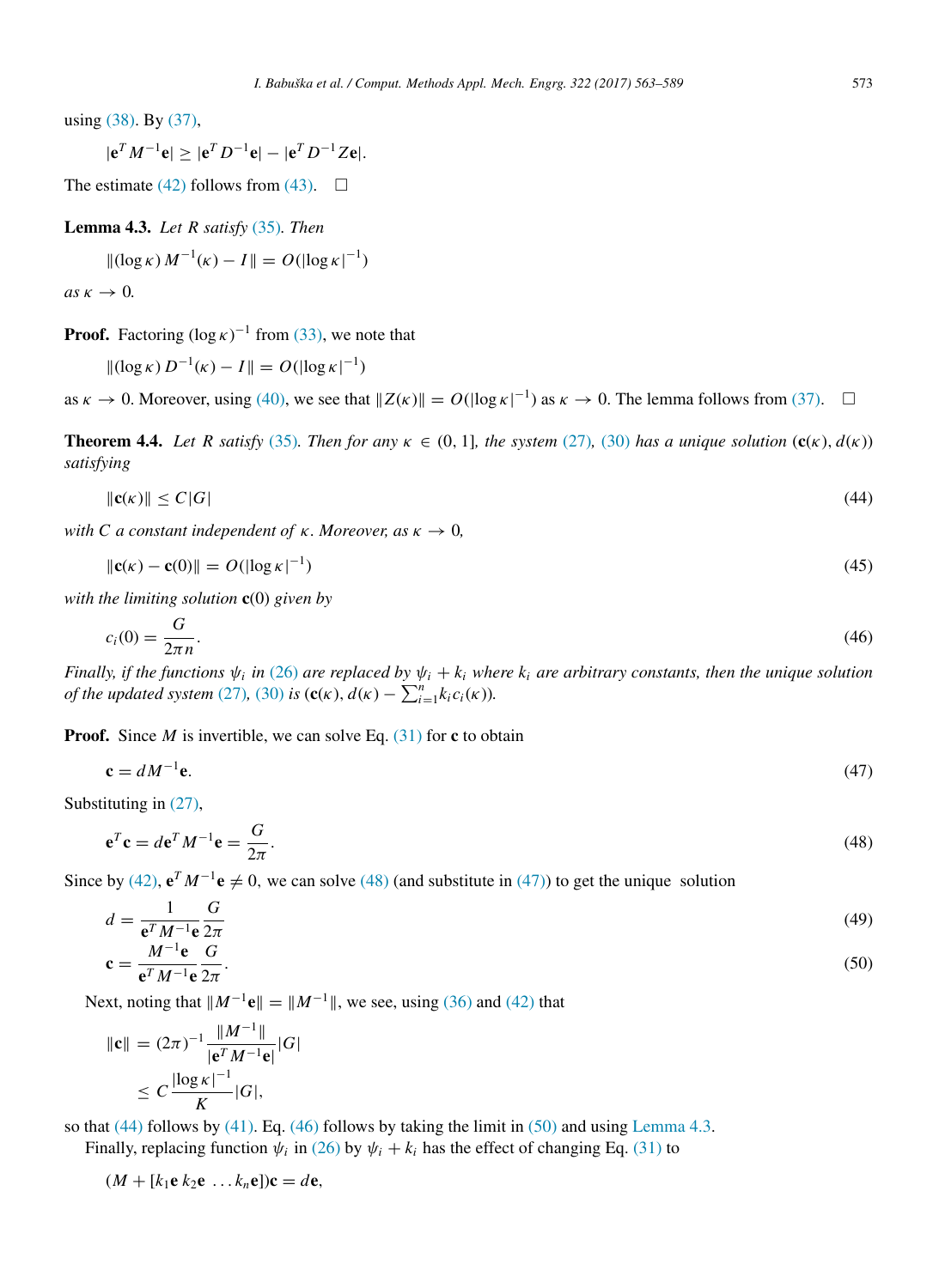which is equivalent to

$$
M\mathbf{c} = \left(d - \sum_{i=1}^n k_i c_i\right) \mathbf{e} = \tilde{d}\mathbf{e}.
$$

Hence the new solution is  $(c, \tilde{d})$ .  $\square$ 

Remark 4.1. Using [\(49\)](#page-10-7) and [Lemma 4.3,](#page-10-6) we see that

$$
\frac{d}{\log \kappa} \to \frac{G}{2\pi n}.
$$

This shows that  $|d|$  is not bounded as  $\kappa \to 0$ , but grows as  $O(|\log \kappa|)$ .

<span id="page-11-2"></span>**Remark 4.2.** We have analyzed the case [\(19\),](#page-5-8) where the radii of the holes are all proportional to  $\kappa$ . But if we assume they shrink at different rates, the limiting solution may be different. For instance, under the condition

 $\sigma_i(\kappa) = \kappa^{\gamma_i} \rho_i$ 

it is easy to see that [Lemma 4.3](#page-10-6) holds with *I* replaced by  $J = \text{diag}\{\gamma_1, \gamma_2, \dots, \gamma_n\}$ . In this case, the limiting solution  $c(0)$  will be given by

<span id="page-11-3"></span>
$$
c_i(0) = \frac{\gamma_i}{\gamma} \left(\frac{G}{2\pi}\right) \tag{51}
$$

where  $\gamma = \sum \gamma_i$ .

<span id="page-11-0"></span>**Remark 4.3.** We have taken  $\phi_i$  to be logarithmic functions, which come from solving Laplace's equation in two dimensions. As mentioned in [Remark 3.2,](#page-7-1) we can extend our method to other operators by taking  $\phi_i$  to be the corresponding fundamental solutions. The results above will again hold, since these  $\phi_i$  will again be unbounded at  $r = 0$ . The key property of diagonal dominance of the matrix M when the holes are small enough remains the same, though the exact form of [Lemma 4.3](#page-10-6) and the limiting solution  $c_i(0)$  may change.

As an example, consider the case of Laplace's equation in three dimensions, where the holes are now spheres of radii  $\kappa \rho_i$  and the singular components originating at sphere centers  $y_i$  are

$$
\phi_i(\mathbf{x}) = \frac{1}{|\mathbf{x} - \mathbf{y}_i|}.
$$

Then with  $J = \text{diag}\{\rho_1, \rho_2, \dots, \rho_n\}$ , and *R* small enough, we may show (compare with [Lemma 4.3\)](#page-10-6)

$$
\|\kappa^{-1} M^{-1}(\kappa) - I\| = O(\kappa)
$$

as  $\kappa \to 0$ . This leads to the limiting solution

$$
c_i(0) = \frac{\rho_i}{\rho} \left( \frac{G}{2\pi} \right)
$$

where  $\rho = \sum \rho_i$ . The 2D elasticity problem will also in general lead to coefficients that are different for different *i*.

<span id="page-11-1"></span>Remark 4.4. The condition [\(35\)](#page-9-0) imposed on *R* in [Theorem 4.4](#page-10-0) only guarantees solvability when the holes are small enough. Indeed, when [\(35\)](#page-9-0) is not satisfied, one may encounter isolated values of  $\kappa$  for which the matrix  $M(\kappa)$  is not invertible. Suppose rank  $M = n - 1$ , then some column  $C_i$  of M would be a linear combination of the other columns  $C_j$ ,  $j \neq i$ .

Recall that Eqs. [\(23\)](#page-6-1)[–\(24\)](#page-6-2) only define  $\psi_i$  up to an arbitrary constant. So in this situation, we can replace  $\psi_i$  by  $\psi_i + 1$  in the definition of  $U(\kappa)$ . This has the effect of adding the vector **e** to column  $C_i$  of M. Then, except for the extremely rare coincidence of **e** also happening to be a linear combination of the columns  $C_i$ ,  $j \neq i$ , this updated M will now be nonsingular. (If the singular *M* had rank deficiency  $k > 1$ , then we could redefine *k* of the  $\psi_i$ 's this way.)

As proved in [Theorem 4.4,](#page-10-0) such replacement does not change the solved coefficients **c**.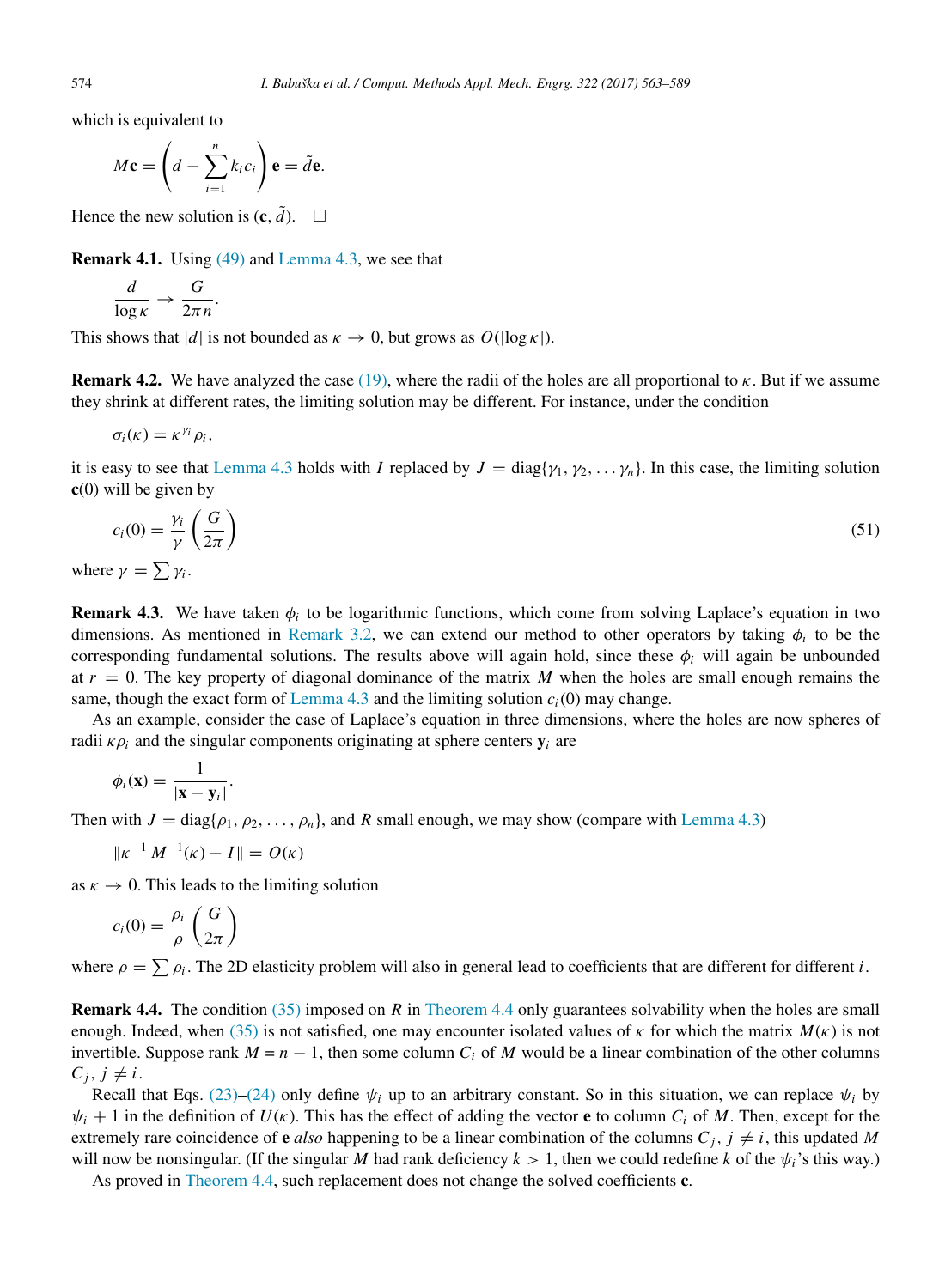## <span id="page-12-0"></span>5. Approximation theorems

In this section, we prove various approximation results in terms of the parameter  $\kappa$ . Our starting point is the function  $U(\kappa)$ , which, as we shall see, approximates  $u(\kappa)$  in the  $H^1$  seminorm. We will also show that the function

<span id="page-12-4"></span>
$$
W(\kappa) = U(\kappa) - d(\kappa) \tag{52}
$$

approximates  $w(\kappa)$  in the  $H^1$  *norm*. Using [Theorem 4.4,](#page-10-0) we can easily verify that this *W* will be independent of the constants used in the definitions of the functions  $\psi_i$ .

We first prove a preliminary lemma, establishing a Poincaré inequality uniform in  $\kappa$  on the domains  $\tilde{Q}(\kappa)$ .

<span id="page-12-3"></span>**Lemma 5.1.** *There exists a constant C independent of*  $\kappa$  *such that for all*  $u \in H_D^1(\tilde{\Omega}(\kappa))$ ,  $\kappa \in (0, 1]$ ,

$$
||u||_{0,\widetilde{\Omega}} \leq C |\log \kappa|^{\frac{1}{2}} |u|_{1,\widetilde{\Omega}}.
$$

**Proof.** It is sufficient to prove the lemma for the case that  $\tilde{Q}(\kappa)$  is an annulus of inner radius  $\kappa$  and unit outer radius. The general case can then be established from component-wise inequalities.

Let  $(r, \theta)$  denote the polar coordinates with origin at the center of the annulus. Then, since  $u(\kappa, \theta) = 0$ ,

$$
u(r,\theta) = \int_{\kappa}^{r} \frac{\partial u}{\partial t}(t,\theta) dt,
$$

so that by the Schwarz inequality,

$$
|u|^2 \leq \left| \int_{\kappa}^r \frac{dt}{t} \right| \left| \int_{\kappa}^r \left( \frac{\partial u}{\partial t} \right)^2 t \, dt \right| \leq C |\log \kappa| \int_{\kappa}^1 \left( \frac{\partial u}{\partial t} \right)^2 t \, dt.
$$

From this,

$$
\int_{\kappa}^{1} |u|^2 r \, dr \leq C \left( \int_{\kappa}^{1} r \, dr \right) |\log \kappa| \int_{\kappa}^{1} \left( \frac{\partial u}{\partial t} \right)^2 t \, dt.
$$

Integrating with respect to  $\theta$  gives the lemma.  $\Box$ 

Turning to the approximation of  $w(\kappa)$  by  $W(\kappa)$ , we note that W satisfies [\(7\)](#page-4-0) and [\(8\),](#page-4-3) two of the equations that define w. Although *W* does not vanish on  $\partial \omega$  like w does, it is easy to see that it is  $O(\kappa)$  there. Indeed, for  $\mathbf{x} \in \partial \omega_i(\kappa), i = 1, 2, \dots, n$ , we have, using [\(26\)](#page-7-2) and [\(30\),](#page-7-5)

$$
W(\kappa)(\mathbf{x}) = \sum_{j=1, j\neq i}^{n} c_j(\kappa)(\phi_j(\mathbf{x}) - \phi_j(\mathbf{y}_i)) + \sum_{j=1}^{n} c_j(\kappa)(\psi_j(\mathbf{x}) - \psi_j(\mathbf{y}_i)).
$$

Since  $\phi_i$ ,  $j = 1, 2, ..., n$ ,  $j \neq i$  and  $\psi_i$ ,  $j = 1, 2, ..., n$  are all analytic in a neighborhood of  $\omega_i(\kappa)$ , we can express each of these functions by a Taylor expansion around  $y_i$  to obtain,

<span id="page-12-5"></span>
$$
W(\kappa)(\mathbf{x}) = \sum_{k=1}^{m} (\kappa \rho_i)^k (A_i^k \cos k\theta_i + B_i^k \sin k\theta_i) + (\kappa \rho_i)^{m+1} \mathcal{R}_i^m(\mathbf{x}),
$$
\n(53)

where  $\mathbf{x} = (\kappa \rho_i \cos \theta_i, \kappa \rho_i \sin \theta_i) \in \partial \omega_i$ . (We use  $(r_i, \theta_i)$  to denote the polar coordinates centered at  $\mathbf{y}_i$ .) The coefficients  $A_i^k(\kappa)$ ,  $B_i^k(\kappa)$  will depend on  $c(\kappa)$  and *g*; we see using [\(44\)](#page-10-3) that these coefficients will be uniformly bounded in  $\kappa$ , as will the remainder  $\mathcal{R}_i^m(\kappa)(\mathbf{x})$  and its derivatives (which will only be with respect to  $\theta_i$ , not  $r_i$ ). For our analysis here, we will set  $m = 2$ .

Defining the correction term

<span id="page-12-2"></span>
$$
z_i = -\sum_{k=1}^2 \left(\frac{\kappa \rho_i}{r_i}\right)^k (\kappa \rho_i)^k (A_i^k \cos k\theta_i + B_i^k \sin k\theta_i) - (\kappa \rho_i)^3 \mathcal{R}_i^2(\mathbf{x}),\tag{54}
$$

we see that

<span id="page-12-1"></span>
$$
W + z_i = 0 \text{ on } \partial \omega_i. \tag{55}
$$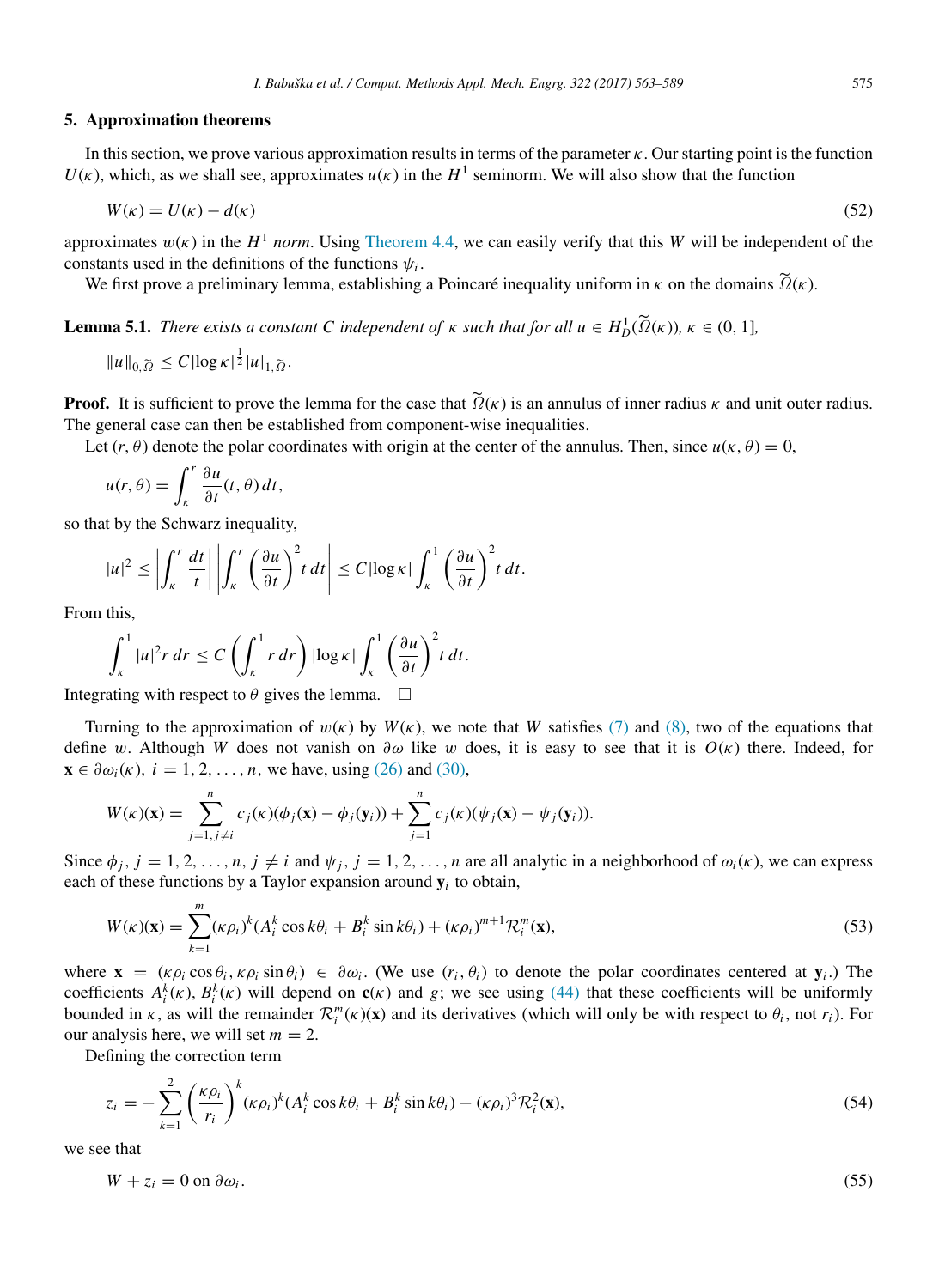Moreover,  $z_i$  satisfies the bounds

$$
||z_i||_{1,\widetilde{\Omega}} \leq C\kappa, ||z_i||_{1,S} \leq C\kappa^2
$$
\n
$$
(56)
$$

for any  $S \in \mathcal{S}$  ( $\kappa$  small enough).

Since  $\partial z_i/\partial n \neq 0$  on  $\partial \Omega$ , let us next make a modification to these terms. To this end, let  $\mathcal{N}_i^1, \mathcal{N}_i^2$  be fixed neighborhoods of  $y_i$  that satisfy  $\mathcal{N}_i^1 \subset \mathcal{N}_i^2 \subset \Omega$ , with the distance of  $\mathcal{N}_i^2$  to any other  $y_j$  being positive. Assume  $\kappa$  is small enough so that  $\overline{\omega_i(\kappa)} \subset \mathcal{N}_i^1$ ,  $\overline{\omega_j(\kappa)} \subset \widetilde{\Omega} \setminus \mathcal{N}_i^2$  for  $j \neq i$ . Let  $\tau_i$  be a  $C^{\infty}$  (or suitably smooth) cut-off function which is 1 inside  $\mathcal{N}_i^1$  and 0 outside  $\mathcal{N}_i^2$ . Defining

<span id="page-13-0"></span>
$$
\tilde{z}_i = z_i \tau_i, \tag{57}
$$

we see that  $\tilde{z}_i$  has the same trace as  $z_i$  on  $\partial \omega_i$  and hence satisfies [\(55\).](#page-12-1) Moreover,  $\partial \tilde{z}_i / \partial n = 0$  on  $\partial \Omega$ . Let us now define

$$
Z=\sum_{i=1}^n \tilde{z}_i.
$$

Then by the above construction, we have

<span id="page-13-2"></span>
$$
||Z||_{1,\tilde{\Omega}} \leq C\kappa, ||Z||_{1,S} \leq C\kappa^2,
$$
  
\n
$$
\frac{\partial (W+Z)}{\partial n} = g \text{ on } \partial \Omega.
$$
  
\n
$$
W+Z = 0 \text{ on } \partial \omega.
$$
\n(58)

However,  $W + Z$  is not harmonic on  $\tilde{\Omega}$ , so we make a further correction to it. We solve the following problem: Find  $Y \in H_D^1(\tilde{\Omega})$  satisfying

$$
-\Delta Y = \Delta Z \text{ on } \tilde{\Omega}
$$
  
\n
$$
\frac{\partial Y}{\partial n} = 0 \text{ on } \partial \Omega.
$$
 (59)

Clearly, the above problem has a unique solution for any  $\kappa > 0$ . We have the following estimate.

<span id="page-13-3"></span>**Lemma 5.2.** *There exists a constant C independent of*  $\kappa \in (0, 1]$  *such that* 

$$
||Y||_{1,\widetilde{\Omega}} \leq C |\log \kappa|^{\frac{1}{2}} \kappa^2.
$$

**Proof.** Using  $(54)$ ,  $(57)$ , we may write  $\tilde{z}_i$  as

$$
\tilde{z}_i = -\left(\sum_{k=1}^2 \left(\frac{\kappa \rho_i}{r_i}\right)^k (\kappa \rho_i)^k (A_i^k \cos k\theta_i + B_i^k \sin k\theta_i)\right) \tau_i - ((\kappa \rho_i)^3 \mathcal{R}_i^2(\mathbf{x})) \tau_i
$$
  
=  $\tilde{z}_i^1 + \tilde{z}_i^2$ .

Then  $\tilde{z}_i^1$  is harmonic everywhere on  $\tilde{\Omega}$  except for  $\mathcal{N}_i^2 \setminus \mathcal{N}_i^1$ , so that

<span id="page-13-1"></span>
$$
\|\Delta \tilde{z}_i^1\|_{0,\widetilde{\Omega}} = \|\Delta \tilde{z}_i^1\|_{0,\mathcal{N}_i^2 \setminus \mathcal{N}_i^1} \le C\kappa^2
$$
\n(60)

(where we have used the fact that  $\mathcal{N}_i^2 \setminus \mathcal{N}_i^1$  is independent of  $\kappa$ ). Also, since  $\mathcal{R}_i^2(\mathbf{x})$  is independent of  $r_i$ , we can verify that

$$
\left\|\frac{\partial^2(\tilde{z}_i^2)}{\partial r_i^2}\right\|_{0,\widetilde{\Omega}} \leq C\kappa^3, \ \left\|\frac{1}{r_i}\frac{\partial(\tilde{z}_i^2)}{\partial r_i}\right\|_{0,\widetilde{\Omega}} \leq C\kappa^3, \ \left\|\frac{1}{r_i^2}\frac{\partial^2(\tilde{z}_i^2)}{\partial \theta_i^2}\right\|_{0,\widetilde{\Omega}} \leq C\kappa^2,
$$

so that by the polar form of the Laplacian,  $\tilde{z}_i^2$  will also satisfy [\(60\).](#page-13-1) Hence,

$$
\|\Delta Z\|_{0,\widetilde{\Omega}}\leq C\kappa^2.
$$

We can now bound  $|Y|_{1,\tilde{\Omega}}$  by  $||\Delta Z||_{0,\tilde{\Omega}}$  and use the Poincaré inequality ([Lemma 5.1\)](#page-12-3) to get the lemma. □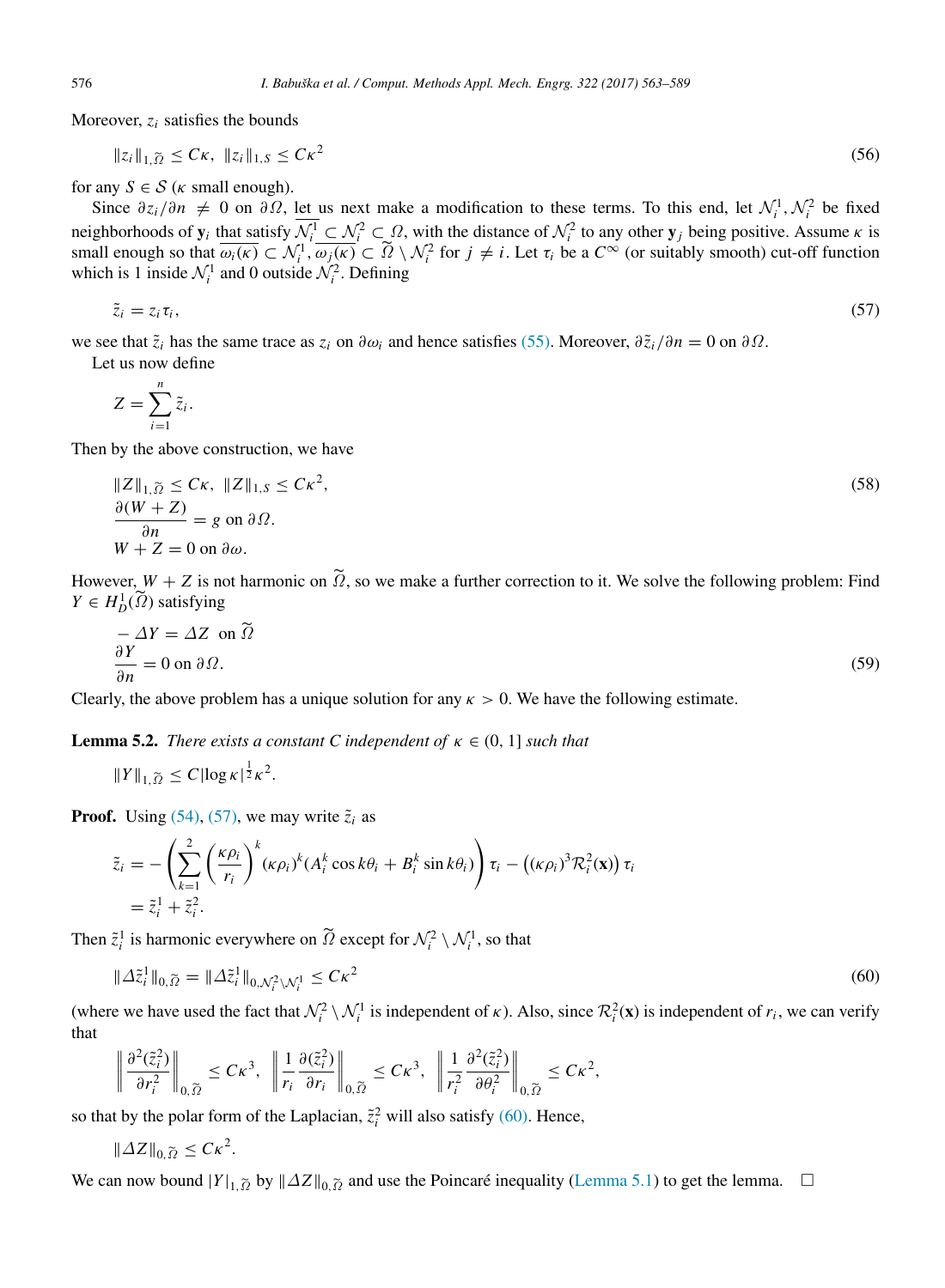We therefore obtain the following theorem.

<span id="page-14-1"></span>Theorem 5.3. *Let* w *be the solution of* [\(7\)](#page-4-0)*–* [\(9\)](#page-4-1)*, and W be defined by* [\(52\)](#page-12-4)*. Then there exists a constant C independent of*  $\kappa \in (0, 1]$  *such that* 

$$
\|w - W\|_{1,\widetilde{\Omega}} \leq C\kappa. \tag{61}
$$

*Moreover, for any*  $S \in S$ *, and with*  $\kappa$  *small enough,* 

$$
||w - W||_{1, S} \le C |\log \kappa|^{\frac{1}{2}} \kappa^2. \tag{62}
$$

Proof. With *Y*, *Z* defined as above, we see that

$$
\frac{-\Delta(W+Z+Y)}{\partial n} = g \text{ on } \tilde{\Omega},
$$
  

$$
\frac{\partial(W+Z+Y)}{\partial n} = g \text{ on } \partial \Omega.
$$

Also,  $W + Z + Y \in H^1_D(\tilde{\Omega})$ , so this sum satisfies [\(10\),](#page-4-5) the problem that w also satisfies. By uniqueness, we therefore have

$$
w = W + Z + Y.
$$

The estimates then follow using [\(58\)](#page-13-2) and [Lemma 5.2.](#page-13-3)  $\Box$ 

Clearly, we will also have the energy norm (seminorm) estimates

$$
||u - U||_{E, \widetilde{\Omega}} = ||w - W||_{E, \widetilde{\Omega}} \leq C\kappa,
$$
\n(63)

<span id="page-14-2"></span>
$$
||u - U||_{E,S} = ||w - W||_{E,S} \le C\kappa^2.
$$
\n(64)

<span id="page-14-3"></span>**Remark 5.1.** Suppose we knew the coefficients  $A_i^k$ ,  $B_i^k$ ,  $k = 1, 2, ..., m$  in [\(53\).](#page-12-5) Then we could obtain a higher order approximation  $W^m$  to w as follows. Define

$$
s_i^m = -\sum_{k=1}^m \left(\frac{\kappa \rho_i}{r_i}\right)^k (\kappa \rho_i)^k (A_i^k \cos k\theta_i + B_i^k \sin k\theta_i),
$$
  

$$
W^m = W + \sum_{i=1}^n s_i^m \tau_i,
$$

where  $\tau_i$  is a suitable cut-off function like the one in [\(57\).](#page-13-0) Then the steps leading to [Theorem 5.3](#page-14-1) easily show that

$$
||w - Wm||1, \tilde{Q} \le C\kappa^{m+1},
$$
  

$$
||w - Wm||1, S \le C |log \kappa|^{1/2} \kappa^{m+2}
$$

This can be the basis for designing a higher-order extension of our method which depends on recovering approximations to  $A_i^k$ ,  $B_i^k$ .

Let us now prove a result for the asymptotic limit to the solution  $u(\kappa)$  as  $\kappa \to 0$ . As explained in Section [2,](#page-3-0) the limit of  $w(\kappa)$  will not exist as an  $L_2(\Omega)$  function, but the limit of  $u(\kappa)$  will. Although the energy norm of this limit  $u_0$ will not be finite, both  $w(\kappa)$  and  $u(\kappa)$  will converge to  $u_0$  in  $\|\cdot\|_{E,S}$  (i.e. the  $H^1(S)$  seminorm) for any fixed  $S \in S$ .

<span id="page-14-0"></span>**Theorem 5.4.** *There exists a unique*  $u_0 \in L_2(\Omega)$  *such that*  $\forall S \in S$ ,  $u_0 \in \mathcal{E}(S)$  *and* 

.

$$
||w(\kappa) - u_0||_{E,S} = ||u(\kappa) - u_0||_{E,S} \le C |\log \kappa|^{-1}
$$

*with C a constant independent of* κ*, but dependent on S.*

**Proof.** Noting  $(26)$  and the limiting formula  $(46)$ , we define

$$
u_0 = U(0) = \sum_{i=1}^n c_i(0)(\phi_i + \psi_i) = \sum_{i=1}^n \left(\frac{G}{2\pi n}\right)(\phi_i + \psi_i).
$$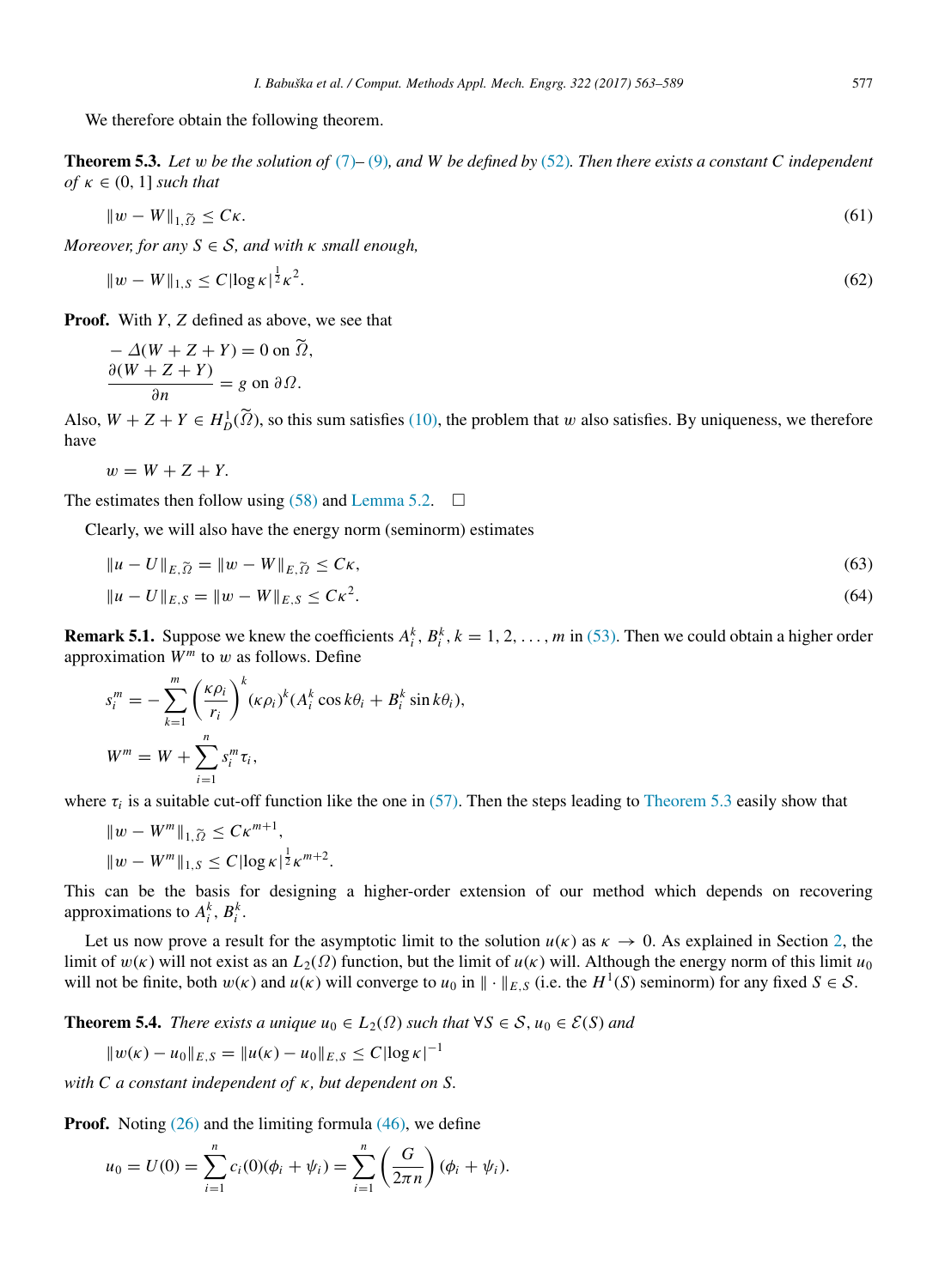Although  $\phi_i$  is undefined at  $y_i$ , it belongs to  $L_2(\Omega)$ , so that  $u_0 \in L_2(\Omega)$ . Also, since  $W(\kappa)$  and  $U(\kappa)$  differ only by a constant,

$$
||w(\kappa) - u_0||_{E,S} = ||u(\kappa) - u_0||_{E,S} \le ||w(\kappa) - W(\kappa)||_{E,S} + ||U(\kappa) - U(0)||_{E,S}.
$$

The first term above is bounded by  $C\kappa^2$  by [\(64\).](#page-14-2) For the second term, we note that

$$
||U(\kappa) - U(0)||_{E,S} = \left\| \sum_{i=1}^{n} (c_i(\kappa) - c_i(0)) (\phi_i + \psi_i) \right\|_{E,S}.
$$

Since  $\phi_i$ ,  $\psi_i$  are analytic and bounded (independently of  $\kappa$ ) in any norm on *S*, the theorem follows by [\(45\).](#page-10-8)  $\Box$ 

Let us now turn to the determination of the forces  $q_i$  defined in [\(12\).](#page-4-6) We will approximate them by the quantities

<span id="page-15-1"></span>
$$
Q_i = \int_{\partial \omega_i} \frac{\partial U}{\partial n} ds. \tag{65}
$$

Since all the terms in [\(26\)](#page-7-2) are harmonic over  $\omega_i$  except for  $\phi_i$ , this reduces to

$$
Q_i = c_i \int_{\partial \omega_i} \frac{\partial \phi_i}{\partial n} ds.
$$

Noting that

$$
\frac{\partial \phi_i}{\partial n} = -\frac{1}{\sigma_i} \text{ on } \partial \omega_i,
$$

we have the following identity.

<span id="page-15-0"></span> $Q_i = -2\pi c_i$ . .  $(66)$ 

Hence, the coefficients  $c_i$  are simply scaled approximations to the forces  $q_i$ . We obtain the following estimate.

<span id="page-15-3"></span>**Theorem 5.5.** Let  $q_i$ ,  $Q_i$  be defined by [\(12\)](#page-4-6), [\(65\)](#page-15-1) respectively. Then there exists a constant C, independent of  $\kappa \in (0, 1]$ *, such that* 

$$
|q_i(\kappa) - Q_i(\kappa)| \leq C\kappa^2.
$$

**Proof.** Let  $A \subset \tilde{\Omega}$  be an annulus with center  $y_i$ , of thickness  $O(1)$  and distance  $O(1)$  away from ∂ $\omega$ . Suppose ∂A is any concentric circle in this annulus. Since *u*, *U* are both harmonic on  $\tilde{\Omega}$ , we have

$$
q_i - Q_i = \int_{\partial \omega_i} \frac{\partial (u - U)}{\partial n} ds
$$
  
= 
$$
- \int_{\partial \mathcal{A}} \frac{\partial (u - U)}{\partial n} ds.
$$

Integrating over all such circles ∂A through the thickness of *A*, we see that

$$
|q_i - Q_i| = \frac{1}{\max(A)} \left| \int_A \frac{\partial(u - U)}{\partial n} \, dx \right|
$$
  
 
$$
\leq \frac{1}{(\max(A))^{\frac{1}{2}}} |u - U|_{1,A}
$$

where we have used Schwarz's inequality. Since *A* is bounded away from the holes, the theorem follows from  $(64)$ .  $\Box$ 

From the above and [Theorem 4.4,](#page-10-0) we see that

<span id="page-15-2"></span>
$$
q_i(0) = Q_i(0) = -2\pi c_i(0) = -\frac{G}{n}.
$$
\n(67)

Denoting  $q_i(0)$  by  $q_i^0$ , and using [\(67\),](#page-15-2) [\(45\),](#page-10-8) we have the following analog to [Theorem 5.4,](#page-14-0) for our other QoI, the forces.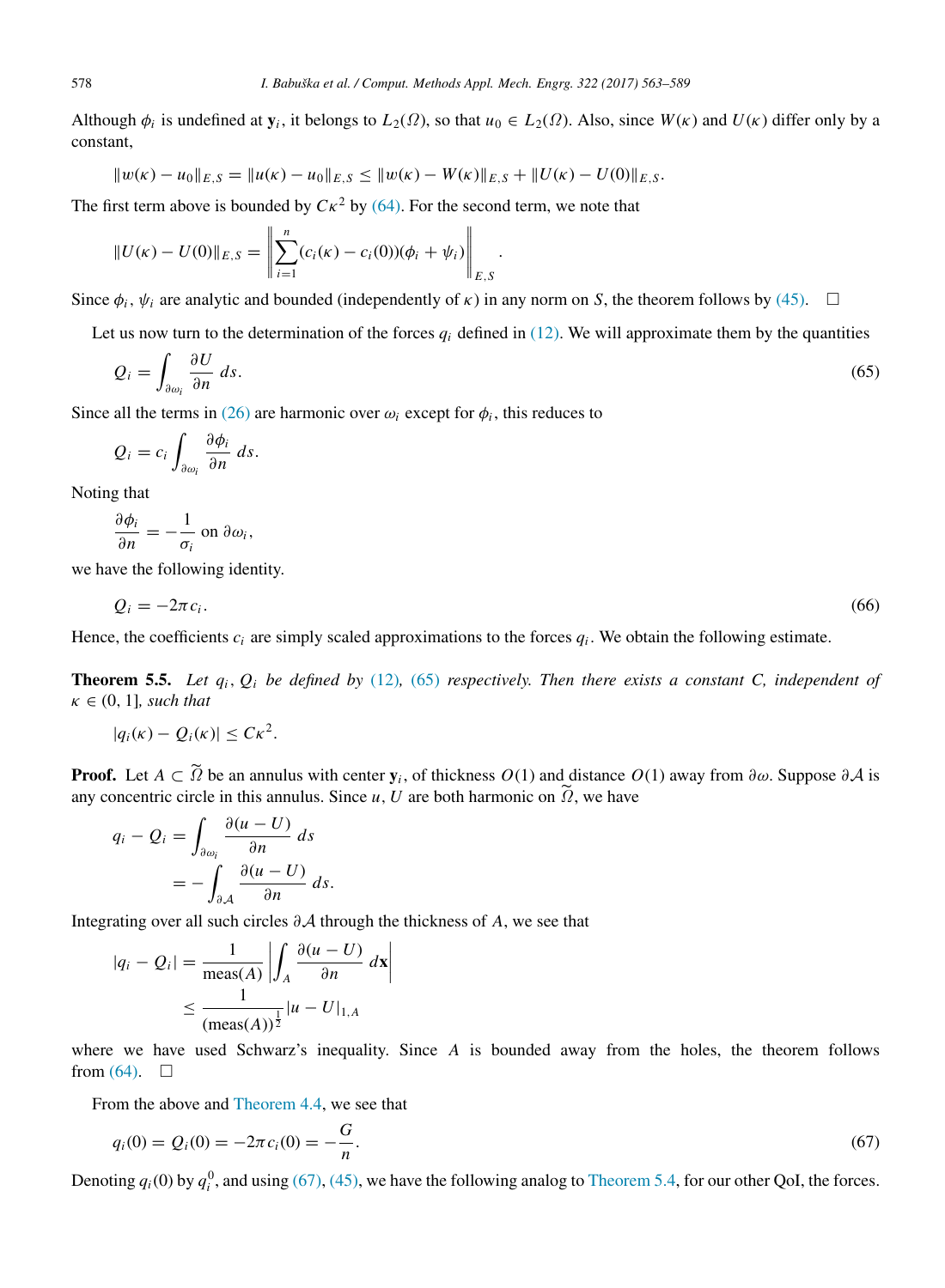<span id="page-16-0"></span>**Theorem 5.6.** *For each i* = 1, 2, ..., *n*, there exists a unique  $q_i^0$  defined by [\(67\)](#page-15-2) such that

$$
|q_i(\kappa) - q_i^0| \le C |\log \kappa|^{-1} \tag{68}
$$

*with C a constant independent of* κ*.*

<span id="page-16-9"></span>**Remark 5.2.** The slow  $O(|\log k|^{-1})$  convergence in [Theorems 5.4](#page-14-0) and [5.6](#page-16-0) has to be taken into consideration when the asymptotic limit is sometimes used in engineering. As shown by [Theorems 5.3](#page-14-1) and [5.5,](#page-15-3) we get much higher accuracy when we use the solution  $W(\kappa)$  or coefficients  $c_i(\kappa)$ . In particular, [\(67\)](#page-15-2) shows the QoI  $q_i$  tend to limits that are the same for all *i*, but this convergence is only logarithmic. For  $\kappa > 0$  of practical interest, the approximations given by  $Q_i(\kappa)$  in [\(66\)](#page-15-0) can give dramatically different (and much more accurate) results. See the example with two unequal holes in Section [7.](#page-18-0)

# <span id="page-16-1"></span>6. Modified finite element approximation

Instead of directly approximating the entire solution  $w$ , our modified FEM consists of approximating only the components  $\psi_i$  over the domain  $\Omega$ . Let  $V_h \subset \Omega$  be a FE subspace, and define  $\psi_{i,h} \in V_h$  by

<span id="page-16-3"></span>
$$
B_{\Omega}(\psi_{i,h}, v) = \int_{\partial\Omega} \left( \frac{2\pi}{G} g - \frac{\partial \phi_i}{\partial n} \right) v \, ds \ \forall v \in V_h,
$$
\n
$$
(69)
$$

<span id="page-16-2"></span>
$$
\int_{\Omega} \psi_{i,h}(\mathbf{x}) \, d\mathbf{x} = 0. \tag{70}
$$

Here, [\(70\)](#page-16-2) may be replaced by a more convenient condition to fix the constant in  $\psi_{i,h}$ , e.g. by using a point constraint  $\psi_{i,h}(\mathbf{x}_0) = 0$ , as is commonly done in the FEM for pure Neumann conditions (and as we do in Section [7\)](#page-18-0). Note that [\(69\)](#page-16-3)[–\(70\)](#page-16-2) is independent of  $\kappa$  and does not involve meshing the holes. Hence, the same FE matrices can be (inexpensively) used to solve each of these *n* problems, for each value of κ that might be of interest.

The usual FE theory shows that  $\psi_{i,h}$  will be the best approximation in  $V_h$  to  $\psi_i$  in the energy norm. For  $V_h$  given by continuous piecewise polynomials of degree  $p \ge 1$  on a suitably regular mesh (of triangles or rectangles) with mesh size *h*, we obtain the standard estimate,

<span id="page-16-4"></span>
$$
\|\psi_i - \psi_{i,h}\|_{1,\Omega} \le Ch^{\min(p,k-1)} \|\psi_i\|_{k,\Omega}.
$$
\n(71)

As mentioned earlier, the function  $\phi_i$ , which appears as data in [\(69\),](#page-16-3) will be smooth except in the vicinity of  $y_i$ . Assuming *g* and  $\Omega$  are smooth enough to give  $\psi_i \in H^k(\Omega)$  with  $k \geq p + 1$ , [\(71\)](#page-16-4) becomes

<span id="page-16-5"></span>
$$
\|\psi_i - \psi_{i,h}\|_{1,\Omega} \le Ch^p. \tag{72}
$$

Under suitable regularity assumptions on the data, boundary of the domain and meshes (which we assume in all the results below), one also obtains [\[30\]](#page-26-16):

<span id="page-16-6"></span>
$$
\|\psi_i - \psi_{i,h}\|_{\infty, \Omega} \le C |\log h|^s h^{p+1},\tag{73}
$$

where  $s = 1$  for  $p = 1$  and is 0 otherwise.

**Remark 6.1.** Since  $\psi_i$  is smooth, the *p* version [\[31\]](#page-26-17) will give particularly high convergence rates. For instance, instead of [\(72\),](#page-16-5) we will have

$$
\|\psi_i - \psi_{i,p}\|_{1,\Omega} \le C p^{-(k-1)},
$$

i.e. the order of convergence is only bounded by the smoothness of  $\psi_i$  (which may be limited e.g. due to corners in the domain). For  $\psi_i$  of unlimited smoothness, the rate will be exponential.

We now define  $(c_h(\kappa), d_h(\kappa))$  by the analogs of [\(27\),](#page-7-3) [\(30\)](#page-7-5) used to define  $(c(\kappa), d(\kappa))$ :

<span id="page-16-7"></span>
$$
\sum_{i=1}^{n} c_{i,h}(\kappa) = \frac{G}{2\pi}.
$$
\n(74)

<span id="page-16-8"></span>
$$
c_{i,h}(\kappa) \log \sigma_i(\kappa) + \sum_{j=1, j \neq i}^{n} c_{j,h}(\kappa) \phi_j(\mathbf{y}_i) + \sum_{j=1}^{n} c_{j,h}(\kappa) \psi_{j,h}(\mathbf{y}_i) = d_h(\kappa), \ i = 1, 2, ..., n.
$$
 (75)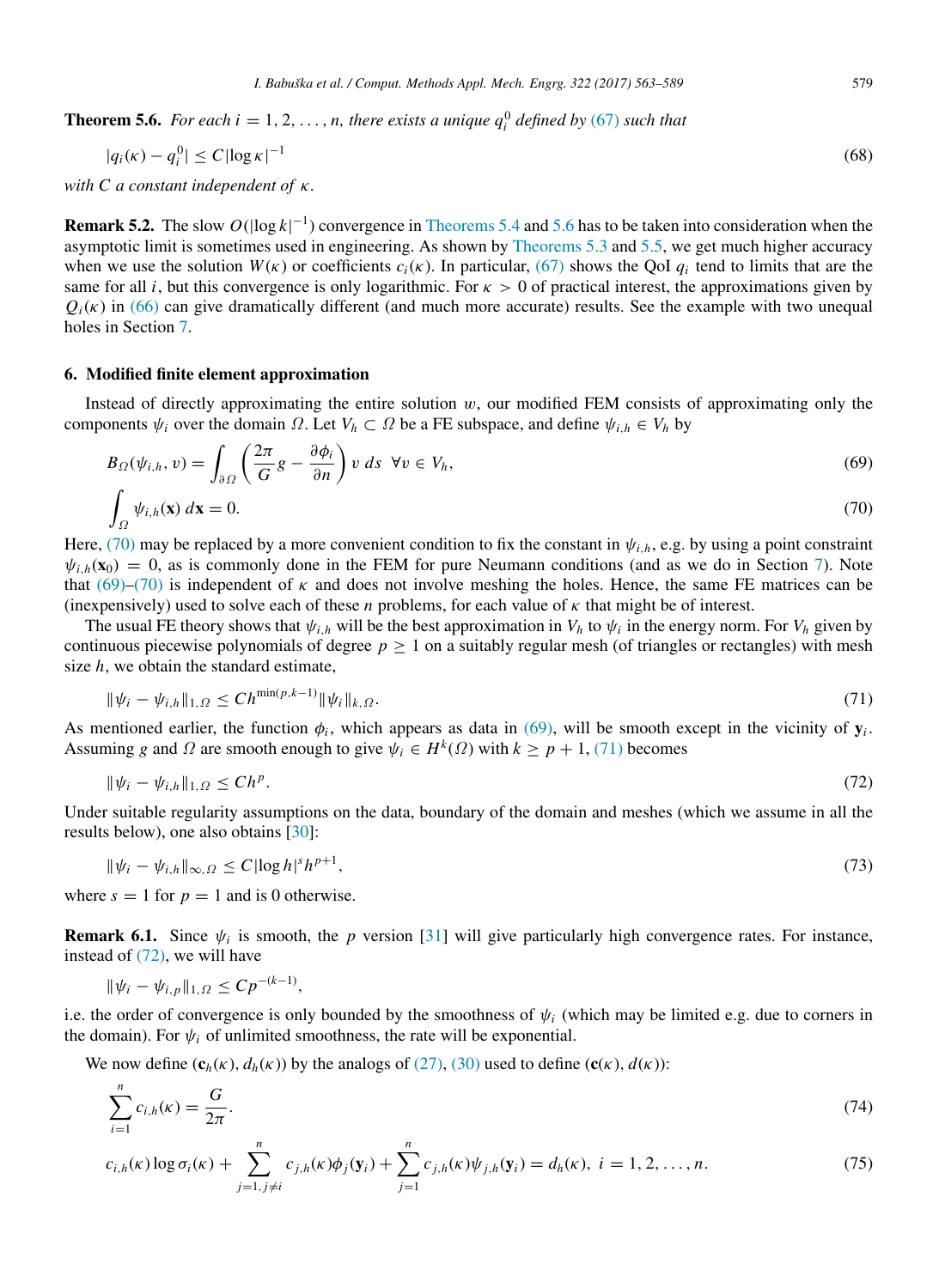Then [\(32\)](#page-8-2) defines an approximation  $B_h$  to matrix *B*. The  $L_\infty$  estimate [\(73\)](#page-16-6) shows that

<span id="page-17-0"></span>
$$
||B - B_h|| \le C |\log h|^s h^p. \tag{76}
$$

Since the exact functions  $\phi_i$  are retained in the FE computation, the matrix *D* remains unchanged.

<span id="page-17-1"></span>Let 
$$
B_h
$$
 satisfy (35), i.e.  
\n
$$
\alpha_h = \frac{\|B_h\|}{|\log R|} < \frac{1}{2}.\tag{77}
$$

(By [\(76\),](#page-17-0) this will certainly hold for *h* small enough.) Then the analogs of [Lemmas 4.1–](#page-9-8)[4.3](#page-10-6) and [Theorem 4.4](#page-10-0) all hold (with  $M_h = D + B_h$  and  $Z_h$  defined analogously to *Z*). We obtain the following result.

<span id="page-17-4"></span>Theorem 6.1. *Suppose h*, *R are such that condition* [\(77\)](#page-17-1) *holds. Then Eqs.* [\(74\)](#page-16-7)*,* [\(75\)](#page-16-8) *have a unique solution for any*  $\kappa \in (0, 1]$ *. Moreover, there exists a constant C independent of*  $\kappa$ *, h such that* 

<span id="page-17-3"></span><span id="page-17-2"></span>
$$
\|\mathbf{c}(\kappa) - \mathbf{c}_h(\kappa)\| \le C |\log \kappa|^{-1} |\log h|^s h^p,
$$
  
\n
$$
|d(\kappa) - d_h(\kappa)| \le C |\log h|^s h^p.
$$
\n(78)

**Proof.** Using expansion [\(39\)](#page-9-9) for  $Z$ ,  $Z_h$  we see that

$$
Z - Z_h = -(B - B_h)D^{-1}(I - (B - B_h)D^{-1} + ((B - B_h)D^{-1})^2 - \cdots),
$$

from which, analogously to [\(40\),](#page-9-7)

$$
||Z - Z_h|| \leq C |\log h|^s h^p \min\{1, |\log R| |\log \kappa|^{-1}\}.
$$

Hence, for  $\kappa$  small enough,

$$
||M^{-1} - M_h^{-1}|| = ||D^{-1}(Z - Z_h)|| \le C |\log \kappa|^{-2} |\log h|^s h^p.
$$

Using  $(50)$ , we have

$$
\mathbf{c} - \mathbf{c}_h = \left(\frac{M^{-1}\mathbf{e}}{\mathbf{e}^T M^{-1}\mathbf{e}} - \frac{M_h^{-1}\mathbf{e}}{\mathbf{e}^T M_h^{-1}\mathbf{e}}\right) \frac{G}{2\pi}.
$$

Estimate [\(78\)](#page-17-2) is easily established from this. Also, [\(79\)](#page-17-3) can be established from the relation

$$
d - d_h = \left(\frac{1}{\mathbf{e}^T M^{-1} \mathbf{e}} - \frac{1}{\mathbf{e}^T M_h^{-1} \mathbf{e}}\right) \frac{G}{2\pi}.\quad \Box
$$

<span id="page-17-7"></span>**Remark 6.2.** The extra  $\log \kappa$  | term in [\(78\)](#page-17-2) is consistent with the fact that for fixed *h*, if  $\kappa \to 0$ , then both **c**( $\kappa$ ) and  $\mathbf{c}_h(\kappa)$  converge to the same limit  $\mathbf{c}(0)$  at rate  $O(|\log \kappa|^{-1})$ , as in [\(45\).](#page-10-8)

Let us now define  $U_h(\kappa)$ ,  $W_h(\kappa)$  by

<span id="page-17-5"></span>
$$
U_h(\kappa) = \sum_{i=1}^n c_{i,h}(\kappa)(\phi_i + \psi_{i,h}), \ \ W_h(\kappa) = U_h(\kappa) - d_h(\kappa).
$$
\n(80)

Then, for any  $\kappa \in (0, 1]$ ,

$$
W(\kappa) - W_h(\kappa) = \sum_{i=1}^n (c_i - c_{i,h})(\kappa)(\phi_i + \psi_i) + \sum_{i=1}^n c_{i,h}(\kappa)(\psi_i - \psi_{i,h}) - (d(\kappa) - d_h(\kappa)).
$$

Using [\(72\)](#page-16-5) and [Theorem 6.1,](#page-17-4) this gives

<span id="page-17-6"></span>
$$
||W(\kappa) - W_h(\kappa)||_{1,\widetilde{\Omega}} \le C |\log h|^s h^p, \tag{81}
$$

with *C* a constant independent of  $\kappa$ . Combining this with the estimates for  $w(\kappa) - W(\kappa)$ , we have the following theorem.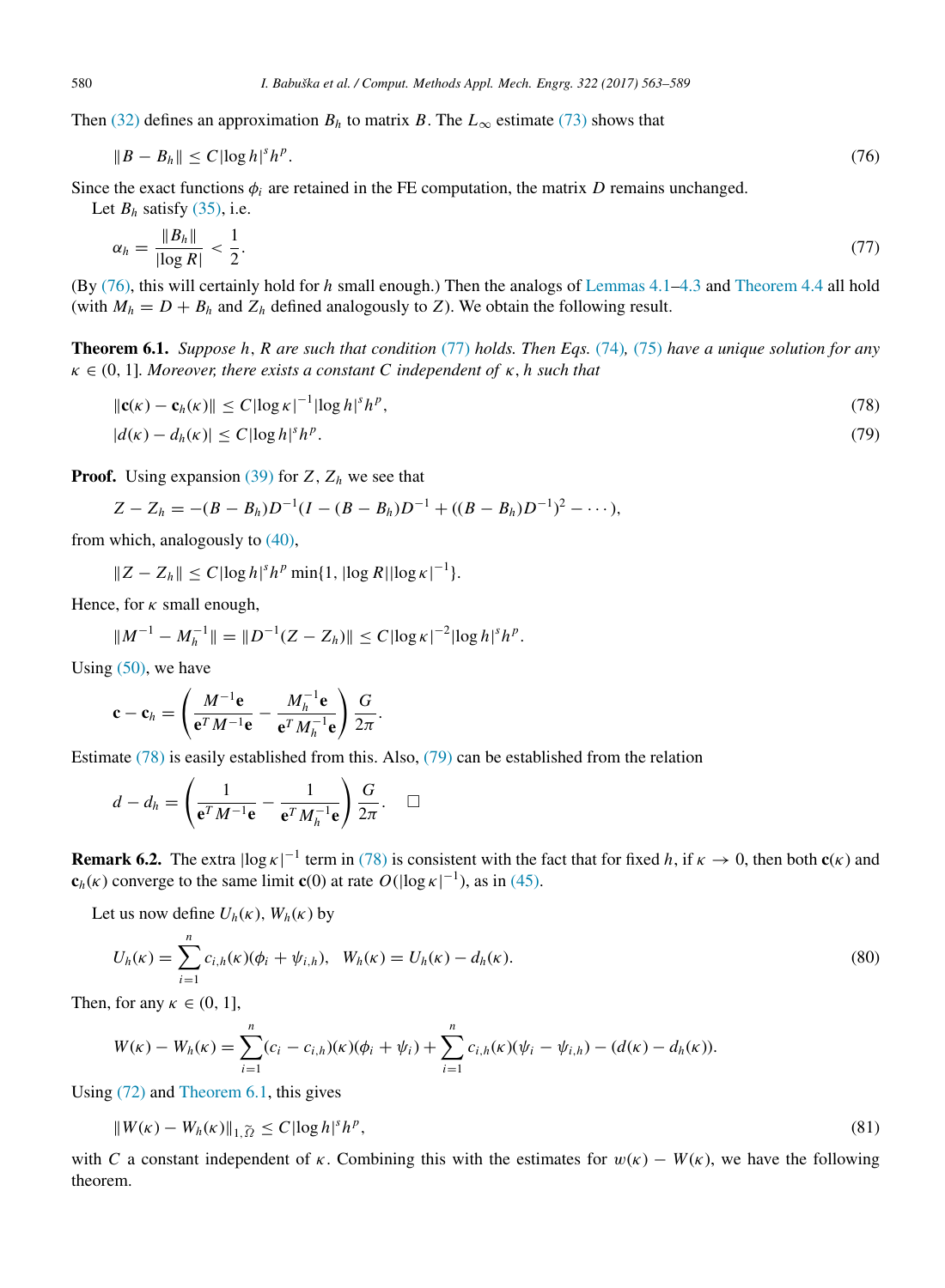<span id="page-18-4"></span>**Theorem 6.2.** *There exists a constant C independent of*  $\kappa \in (0, 1]$  *and h such that* 

<span id="page-18-5"></span>
$$
||w(\kappa) - W_h(\kappa)||_{1, \widetilde{\Omega}} \le C(\kappa + |\log h|^s h^p). \tag{82}
$$

*Moreover, for any*  $S \in S$ *, and with*  $\kappa$  *small enough,* 

<span id="page-18-3"></span>
$$
||w(\kappa) - W_h(\kappa)||_{1,S} \le C(|\log \kappa|^{\frac{1}{2}}\kappa^2 + |\log h|^s h^p). \tag{83}
$$

<span id="page-18-7"></span>**Corollary 6.2.1.** *For any*  $S \in S$ *, the energy can be approximated by*  $E(W_h(\kappa), S)$ *, where* 

$$
|E(w(\kappa), S) - E(W_h(\kappa), S)| \le C(|\log \kappa|\kappa^4 + |\log h|^{2s} h^{2p}).
$$

Finally, we also can use the coefficients  $c_{i,h}$  to define approximations to our other QoI, the forces  $q_i$ , by

<span id="page-18-1"></span>
$$
Q_{i,h} = -2\pi c_{i,h}.\tag{84}
$$

Then [Theorem 5.5](#page-15-3) together with [\(78\)](#page-17-2) gives the following result.

<span id="page-18-8"></span>**Theorem 6.3.** *There exists a constant C, independent of*  $\kappa \in (0, 1]$  *and h such that* 

$$
|q_i(\kappa) - Q_{i,h}(\kappa)| \le C(\kappa^2 + |\log \kappa|^{-1} |\log h|^s h^p).
$$

<span id="page-18-6"></span>**Remark 6.3.** Note that we could also define other approximations to  $q_i$ , for instance,

<span id="page-18-2"></span>
$$
\widetilde{Q}_{i,h} = \int_{\partial \omega_i} \frac{\partial U_h}{\partial n} ds,
$$
\n(85)

or, for that matter, the integral over any other contour around  $\omega_i$  contained in  $\Omega$  which does not include or intersect the other holes. For  $U$ , all these definitions give exactly the same value, since  $U$  is harmonic. For  $U_h$ , which is only approximately harmonic, these do not have to be equal; however, we verify in the next section that the difference using [\(84\)](#page-18-1) and [\(85\)](#page-18-2) is negligible.

#### <span id="page-18-0"></span>7. Computational results for modified FEM

In this section, we report the results of some computational experiments performed with our modified FEM. Although our estimates are asymptotic in nature, problems of practical interest will often have holes with only moderately small radii (relative to the dimension of the domain). It is therefore particularly relevant to obtain insight on the range of practical parameters for which our method will be accurate.

We take  $g = 1$  and consider the case of two holes on the square domain  $\Omega = (-1, 1)^2$ . Initially, we assume the holes are of equal radius,  $\sigma_1(\kappa) = \sigma_2(\kappa) = \kappa < \frac{1}{2}$ , with centers located at  $\mathbf{y}_1 = (0, 0)$  and  $\mathbf{y}_2 = (\frac{1}{2}, 0)$ .

The locations of these centers (but not the radii) determine the two logarithmic singularities  $\phi_1$  and  $\phi_2$  which we incorporate in our calculations. We then use a uniform rectangular mesh of mesh size *h* on the entire domain  $\Omega$  (without the holes) to compute finite element approximations to the unknown functions  $\psi_1$  and  $\psi_2$ . (Instead of condition [\(25\),](#page-6-5) we set  $\psi_i(-1, -1) = 0$ .) We use both bilinear (*p* = 1) and biquadratic (*p* = 2) elements. The radii only appear in the calculations while solving the linear system  $(74)$ ,  $(75)$ , leading to our approximate solution  $W_h$ given by [\(80\).](#page-17-5)

Since the exact solution w for this problem is unknown, we compare our results with a full-blown FE solution to [\(7\)–](#page-4-0)[\(9\),](#page-4-1) posed over the domain  $\Omega$  (this time with modeling of the holes included). We use the Matlab PDE Toolbox code, which employs automatic meshing with linear triangular elements. We set the refinement successfully higher until our results do not change significantly, indicating a level of accuracy high enough to make the comparison.

Define  $S_k$  to be the region  $\Omega$  with squares of side  $2k$  and centers  $y_1, y_2$  removed, and denote  $S = S_{1/8} (=$  $[-1, 1]^2 \setminus \left( \left[ -\frac{1}{8}, \frac{1}{8} \right]^2 \cup \left[ \frac{3}{8}, \frac{5}{8} \right] \times \left[ -\frac{1}{8}, \frac{1}{8} \right]$ )) [\(Fig. 3\)](#page-19-0). We first fix  $\kappa = 1/32$  and calculate the relative error for  $||w - W_h||_{E, S}$ with decreasing *h* (where w is our PDE Toolbox solution described above) using bilinear ( $p = 1$ ) elements for  $W_h$ .

Looking at the ratio of errors with successive mesh sizes  $h$  in [Table 1,](#page-19-1) we observe the decrease is close to  $O(h)$ . Our interpretation is that the error in  $\kappa$  is much smaller than the error in *h* for this choice of parameters, and we are already observing the asymptotic FE rate predicted by the last term in [\(83\).](#page-18-3)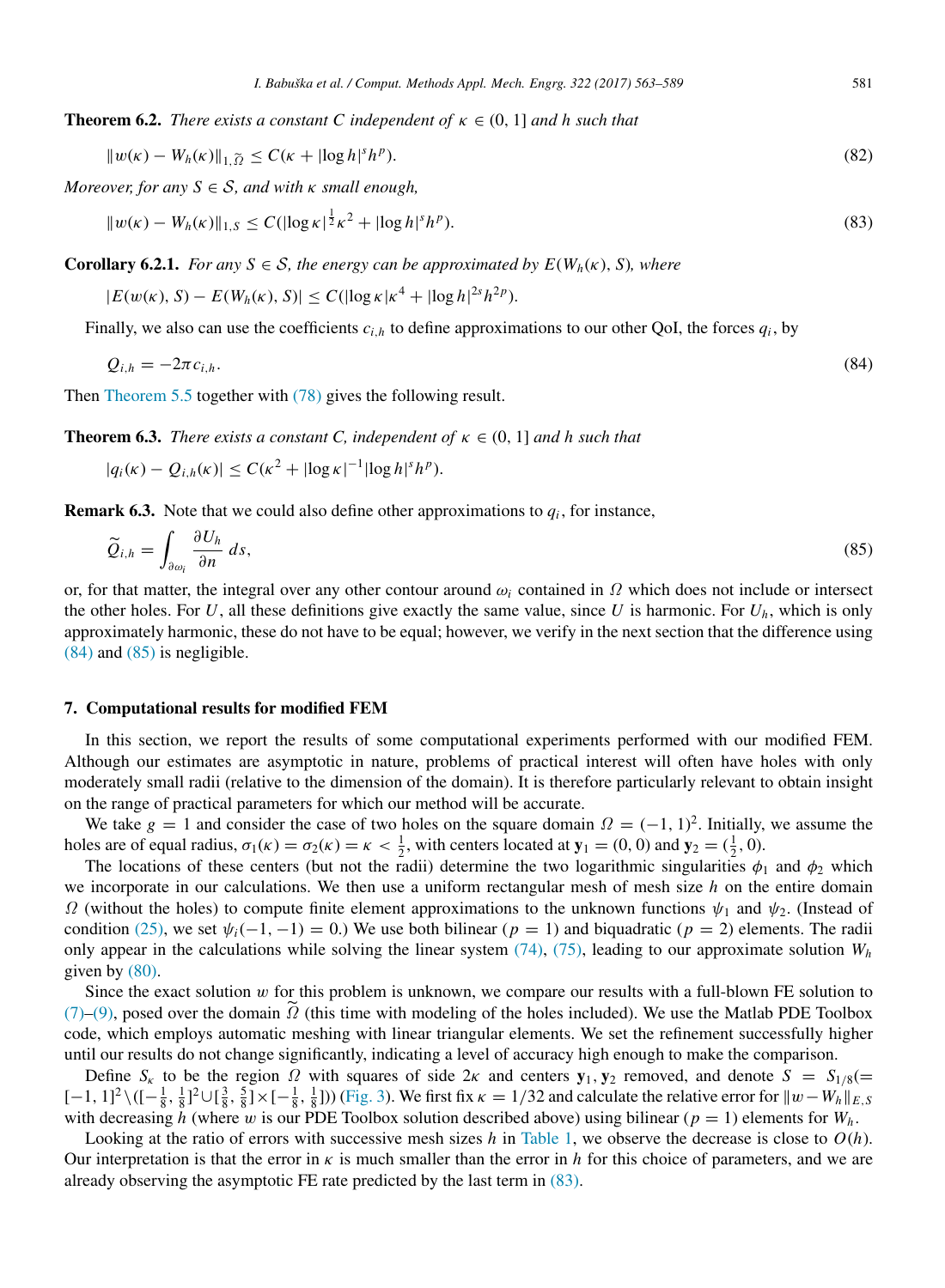<span id="page-19-0"></span>

Fig. 3. *S* and  $S_k$  for  $\kappa = 1/16$ .

<span id="page-19-1"></span>Relative error for  $||w - W_h||_{E,S}$  with  $\kappa = 1/32$ ,  $p = 1$ .

| h    | $\frac{\ w-W_h\ _{E,S}}{\ w\ _{E,S}}$ (%) | Ratio |
|------|-------------------------------------------|-------|
| 1/16 | 6.01                                      |       |
| 1/32 | 3.08                                      | 1.95  |
| 1/64 | 1.68                                      | 1.83  |

## <span id="page-19-2"></span>Table 2

Relative error for  $||W - W_h||_{E,S}$  with  $\kappa = 1/32$ ,  $p = 2$ .

| h    | $\frac{\ W-W_h\ _{E,S}}{\ W\ _{E,S}}$ (%) | Ratio |
|------|-------------------------------------------|-------|
| 1/8  | 0.0512                                    |       |
| 1/16 | 0.0129                                    | 3.97  |
| 1/32 | 0.0032                                    | 4.03  |
| 1/64 | 0.0008                                    | 4.00  |

#### <span id="page-19-3"></span>Table 3

| Relative error for $  w - W_h  _{E,S}$ with different $\kappa$ , $p = 2$ , $h = 1/128$ . |  |  |
|------------------------------------------------------------------------------------------|--|--|
|                                                                                          |  |  |

| К    | $\frac{\ w-W_h\ _{E,S}}{\ w\ _{E,S}}$ (%) | Ratio |
|------|-------------------------------------------|-------|
| 1/8  | 8.49                                      |       |
| 1/16 | 2.21                                      | 3.84  |
| 1/32 | 0.59                                      | 3.74  |

For *biquadratic* elements, it is difficult to get the error term involving  $\kappa$  in [\(83\)](#page-18-3) small enough to make the error due to *h* dominate. So we instead investigate the convergence [\(81\)](#page-17-6) (over *S* instead of  $\tilde{\Omega}$ ) of the approximations  $W_h(\kappa)$  to *W*(*k*) where *k* is kept fixed at 1/32. Since we do not have an exact  $W(\kappa)$ , we use  $W = W_{1/256}(\kappa)$  (i.e. *h* taken very small) in [Table 2.](#page-19-2)

The numbers in [Table 2](#page-19-2) show we are in the asymptotic  $O(h^p)$  range ( $p = 2$ ) for the finite element approximation, which is expected from [\(81\).](#page-17-6) (We remark that a comparison between  $W_{1/256}$  and  $W_h$  for bilinears shows results very similar to those in [Table 1.](#page-19-1))

Let us now try to isolate the dependence on κ. For [Tables 3](#page-19-3) and [4,](#page-20-0) we choose our mesh size *h* so that decreasing it further does not significantly change  $W_h$  for the  $\kappa$  in the table. Since the convergence is much faster with biquadratics, we only use those.

We see from [Table 3](#page-19-3) that the errors decrease at almost an  $O(\kappa^2)$  rate, suggesting we are already in the asymptotic range of the estimate [\(83\)](#page-18-3) as far as  $\kappa$  goes. (Here, the  $O(h^2)$  FE error is small enough to be negligible.)

[Theorem 6.2](#page-18-4) also suggests that if we measure the error over all of <sup>Ω</sup>˜ rather than just a fixed domain *<sup>S</sup>*, then the convergence will be only  $O(\kappa)$ . To investigate this effect, for each  $\kappa$  above, we compute  $||w - W_h||_{E, S_{\kappa}}$  (with *h* small enough). Note that  $S_k$  contains the smallest square holes that can be circumscribed around the circular holes. Since our mesh is rectangular, this domain, which we expect to behave similarly to  $\Omega$ , is easier to work with.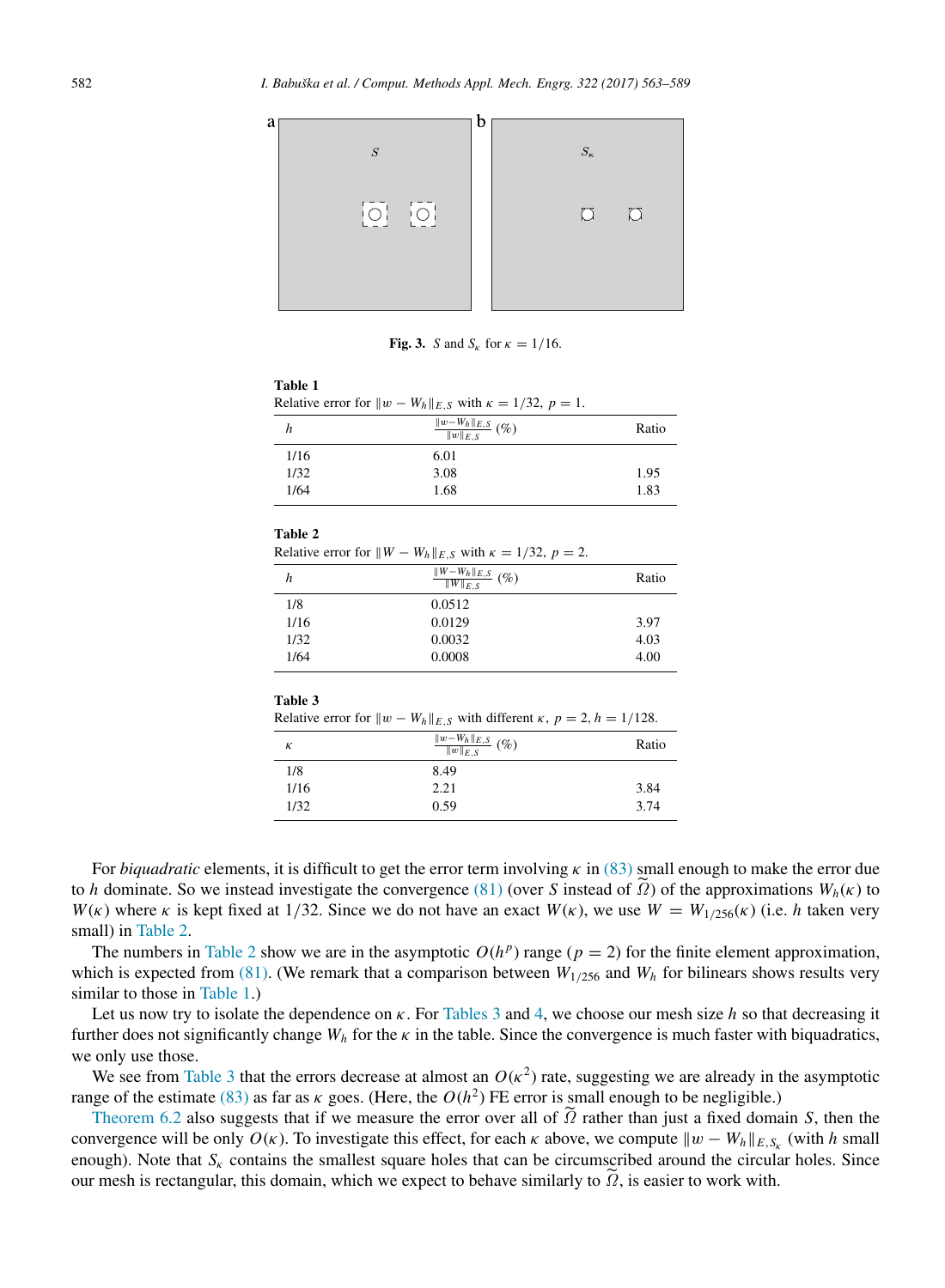| Relative error for $  w - W_h  _{E.S_v}$ with different $\kappa$ , $p = 2$ , $h = 1/128$ . |                                               |       |  |
|--------------------------------------------------------------------------------------------|-----------------------------------------------|-------|--|
| К                                                                                          | $\frac{\ w-W_h\ _{E,S_K}}{\ w\ _{E,S_K}}$ (%) | Ratio |  |
| 1/8                                                                                        | 8.49                                          |       |  |
| 1/16                                                                                       | 4.00                                          | 2.12  |  |
| 1/32                                                                                       | 1.92                                          | 2.08  |  |

<span id="page-20-0"></span>Table 4

<span id="page-20-1"></span>Difference in computed forces, first and second holes,  $p = 2$ ,  $h = 1/512$ .

| к    | $O_{1 h}$ | $ Q_{1,h} - Q_{1,h} $ | $Q_{2,h}$ | $ Q_{2,h} - Q_{2,h} $ |
|------|-----------|-----------------------|-----------|-----------------------|
| 1/8  | $-4.3154$ | $3.0999e - 07$        | $-3.6845$ | $1.0125e - 07$        |
| 1/16 | $-42158$  | $1.9599e - 08$        | $-3.7841$ | $4.2399e - 08$        |
| 1/32 | $-4.1640$ | $1.3001e - 09$        | $-3.8359$ | $3.5001e - 09$        |
| 1/64 | $-4.1322$ | $1.0101e - 10$        | $-3.8677$ | $7.8201e - 10$        |
|      |           |                       |           |                       |

#### <span id="page-20-2"></span>Table 6

Relative error in computed forces, first and second hole,  $p = 2$ ,  $h =$ 1/512.

| к    | $\frac{ q_1-Q_{1,h} }{ q_1 }$ (%) | Ratio | $\frac{ q_2-Q_{2,h} }{ q_2 }$ (%) | Ratio |
|------|-----------------------------------|-------|-----------------------------------|-------|
| 1/8  | 0.67                              |       | 0.79                              |       |
| 1/16 | 0.15                              | 4.47  | 0.11                              | 7.18  |
| 1/32 | 0.04                              | 3.75  | 0.03                              | 3.67  |

#### <span id="page-20-3"></span>Table 7

Relative error in computed forces, first and second hole (unequal),  $p = 2$ ,  $h = 1/512$ .

| к    | $Q_{1,h}$ | $ q_1 - Q_{1,h} $<br>$(\%)$<br>$ q_1 $ | Ratio | $Q_{2,h}$ | $\frac{ q_2-Q_{2,h} }{ q_2 }$<br>$(\%)$ | Ratio |
|------|-----------|----------------------------------------|-------|-----------|-----------------------------------------|-------|
| 1/4  | $-5.9487$ | 2.03                                   |       | $-2.0513$ | 5.19                                    |       |
| 1/8  | $-5.4671$ | 0.52                                   | 3.90  | $-2.5329$ | 1.01                                    | 5.14  |
| 1/16 | $-5.1764$ | 0.11                                   | 4.73  | $-2.8236$ | 0.21                                    | 4.81  |
| 1/32 | $-4.9818$ | 0.02                                   | 5.50  | $-3.0182$ | 0.05                                    | 4.20  |

[Table 4](#page-20-0) shows that the order of convergence indeed decreases to  $O(\kappa)$  when we measure the error up to the holes. This is consistent with the estimate [\(82\).](#page-18-5)

Next, we report some results on the computation of the forces on the hole boundaries. Once again, we use biquadratic elements with sufficiently small mesh size  $(h = 1/512)$  to try and isolate the effects due to  $\kappa$ .

First, we demonstrate in [Table 5](#page-20-1) that the values  $Q_{i,h}$  obtained using [\(84\)](#page-18-1) closely match the values  $Q_{i,h}$  from [\(85\)](#page-18-2) (see [Remark 6.3\)](#page-18-6).

From [Table 5,](#page-20-1) we may also observe that  $Q_{1,h}$ ,  $Q_{2,h}$  both approach their common limiting value of  $q_i^0 = -4$  at a rate of  $O(|\log \kappa|^{-1})$  as  $\kappa \to 0$ . This is consistent with [Remark 6.2.](#page-17-7) (Note that since  $g = 1$ , the total force *G* over the boundary of the square is 8, and in the limit, this gets equally distributed over the holes, as per Eq. [\(67\).](#page-15-2))

Next, [Table 6](#page-20-2) shows the error between the "exact" force *q<sup>i</sup>* calculated using the PDE Toolbox solution, and our computed approximations  $Q_{i,h}$  (with  $h = 1/512$ ).

We see that the ratios vary, but their average, 4.57, is consistent with quadratic convergence in  $\kappa$ .

Let us also consider a case of unequal holes, where the first hole's radius is four times the second's. The centers are now at  $y_1 = (0, 0)$  and  $y_2 = (3/4, 0)$ , with  $\sigma_1 = \kappa$ ,  $\sigma_2 = \kappa/4$ . As [Table 7](#page-20-3) shows, the forces are now much more unequally distributed, as can be expected from physical intuition (with the larger support having a greater force). Note that both forces are still converging to their common limiting value  $q_i^0 = -4$ , but only logarithmically. This indicates that the asymptotic limit of −4 may not be a valid approximation in practical situations (as pointed out in [Remark 5.2\)](#page-16-9). The relative error using the value of  $q_2^0 = -4$  for the force on the second hole would be about 33% for  $\kappa = 1/32$  and 95% for  $\kappa = 1/4$ .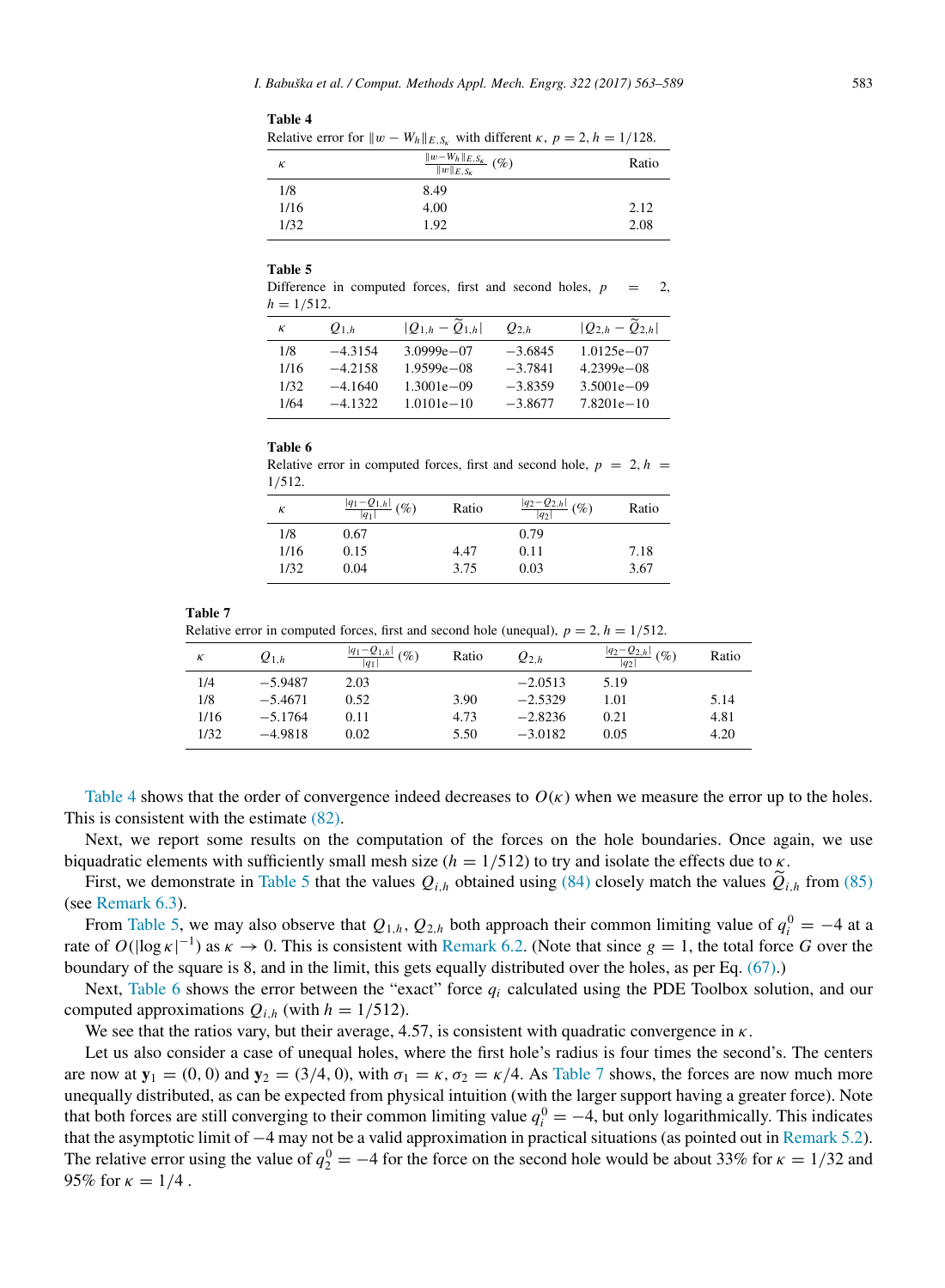<span id="page-21-0"></span>

Fig. 4. Domain with five holes.

<span id="page-21-2"></span><span id="page-21-1"></span>

|         | Relative error for $  w - W_h  _{E,S}$ with $\kappa = 1/32$ , $p = 2$ (five holes).           |       |
|---------|-----------------------------------------------------------------------------------------------|-------|
| h       | $\frac{\ w-W_h\ _{E,S}}{\ w\ _{E,S}}$ (%)                                                     | Ratio |
| 1/16    | 6.55                                                                                          |       |
| 1/32    | 3.34                                                                                          | 2.13  |
| 1/64    | 1.82                                                                                          | 2.16  |
| holes). | Relative error for $  w - W_h  _{E, S}$ with different $\kappa$ , $p = 2$ , $h = 1/128$ (five |       |
| К       | $\frac{\ w-W_h\ _{E,S}}{\ w\ _{E,S}}$ (%)                                                     |       |
|         |                                                                                               | Ratio |
| 1/8     | 12.46                                                                                         |       |
| 1/16    | 3.32                                                                                          | 3.75  |

[Table 7](#page-20-3) also shows that the errors are comparable to the case of equal holes. Moreover, the values of  $\kappa$  used already display the asymptotic convergence rate of about  $O(\kappa^2)$  for the error. Let us remark that the energy norm errors (not shown here) behave as expected, i.e. we see similar convergence rates in  $h$  and  $\kappa$  as those reported earlier for the case of equal holes.

Remark 7.1. We can also expect the distribution of the forces to be unbalanced when the radii are equal, but one hole is much closer to the boundary than the other. Again, the asymptotic limit may yield an unsatisfactory approximation to cases where  $\kappa > 0$ , but this will be less of a problem as  $\kappa \to 0$ , since the distance to the boundary relative to  $\kappa$  will then increase and become comparable.

As a final test, we consider the case of five equal circular holes, with centers at  $y_1 = (0, \frac{1}{2})$ ,  $y_2 = (\frac{1}{2}, 0)$ ,  $y_3 = (-\frac{3}{4}, -\frac{3}{4})$ ,  $y_4 = (\frac{1}{2}, -\frac{1}{2})$ ,  $y_5 = (-\frac{3}{4}, \frac{1}{2})$  [\(Fig. 4\)](#page-21-0). Define  $S_k$  to be the region  $\Omega$  with squares of side  $2\kappa$  and centers  $y_i$ ,  $i = 1, \ldots, 5$ , removed and denote  $S = S_{1/8}$ .

We first fix  $\kappa = 1/32$  and calculate the relative error for  $||w - W_h||_{E, S}$  with decreasing *h* (where w is our PDE Toolbox solution described above) using bilinear ( $p = 1$ ) elements for  $W_h$ . We observe the expected  $O(h)$  convergence rate (see [Table 8\)](#page-21-1).

As we did for two holes, we now try to isolate the dependence on  $\kappa$ . For [Tables 9](#page-21-2) and [10,](#page-22-1) we choose our mesh size *h* so that decreasing it further does not significantly change  $W_h$  for the  $\kappa$  in the table. We use biquadratics for their rapid convergence.

We see that the behavior of both  $||w - W_h||_{E,S}$  and  $||w - W_h||_{E,S_K}$  is consistent with the asymptotic theory.

Next, let us report results for the computation of the forces. We use biquadratic elements with sufficiently small mesh size ( $h = 1/256$ ) to try and isolate the effects due to  $\kappa$ . Note that the asymptotic limiting value is now  $q_i^0 = -1.6$ .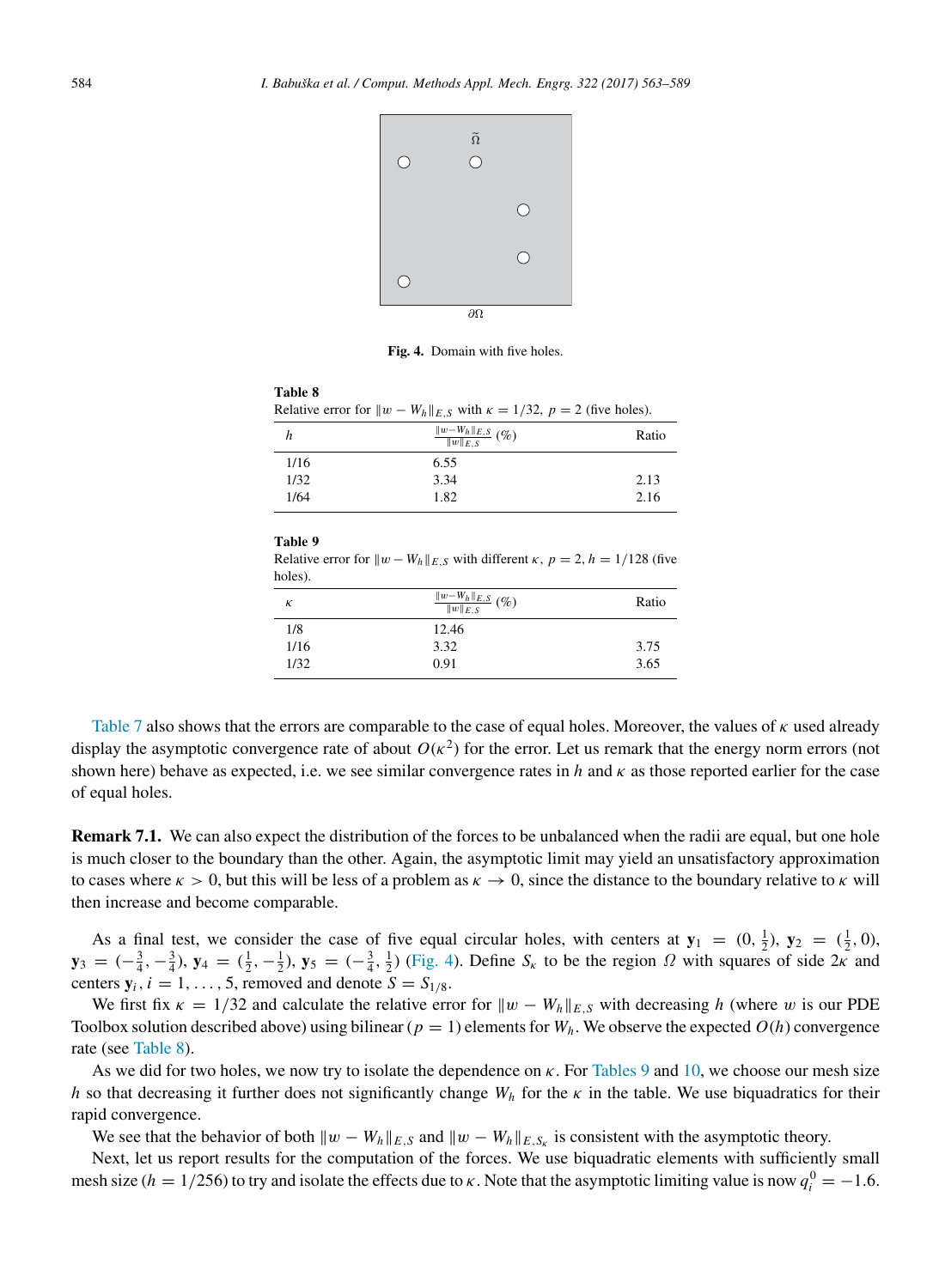| Relative error for $  w - W_h  _{E, S_v}$ with different $\kappa$ , $p = 2$ , $h = 1/128$ (five<br>holes). |                                                           |       |
|------------------------------------------------------------------------------------------------------------|-----------------------------------------------------------|-------|
| к                                                                                                          | $\frac{\ w-W_h\ _{E,S_k}}{\ w\ _{E,S_k}}\left(\% \right)$ | Ratio |
| 1/8                                                                                                        | 12.46                                                     |       |
| 1/16                                                                                                       | 5.84                                                      | 1.85  |
| 1/32                                                                                                       | 2.70                                                      | 1.95  |

<span id="page-22-2"></span>Computed force,  $p = 2$ ,  $h = 1/256$  (five holes).

<span id="page-22-1"></span>Table 10

| к    | $Q_{1.h}$ | $Q_{2,h}$ | $Q_{3,h}$ | $Q_{4,h}$ | $Q_{5,h}$ |
|------|-----------|-----------|-----------|-----------|-----------|
| 1/8  | $-1.4872$ | $-1.3363$ | $-1.7013$ | $-1.7540$ | $-1.7212$ |
| 1/16 | $-1.5040$ | $-1.4073$ | $-1.6934$ | $-1.6990$ | $-1.6962$ |
| 1/32 | $-1.5178$ | $-1.4460$ | $-1.6853$ | $-1.6710$ | $-1.6798$ |

<span id="page-22-3"></span>

| lable 12 |  |
|----------|--|
|----------|--|

Relative error in computed force,  $p = 2$ ,  $h = 1/256$  (five holes).

|      | $\frac{ q_1 - Q_{1,h} }{ q_1 }$ (%) | $\frac{ q_2 - Q_{2,h} }{ q_2 }$ (%) | $\frac{ q_3 - Q_{3,h} }{ q_3 }$ (%) | $\frac{ q_4 - Q_{4,h} }{ q_4 }$ (%)<br>$ q_4 $ | $\frac{ q_5 - Q_{5,h} }{ q_5 }$<br>$(\%)$ |
|------|-------------------------------------|-------------------------------------|-------------------------------------|------------------------------------------------|-------------------------------------------|
| 1/8  | 0.71                                | l 59                                | 0.94                                | 0.98                                           | 0.55                                      |
| 1/16 | 0.13                                | 0.35                                | 0.22                                | 0.20                                           | 0.13                                      |
| 1/32 | 0.0007                              | 0.08                                | 0.04                                | 0.07                                           | 0.01                                      |

[Table 11](#page-22-2) shows a maximum error of about 20% (hole 2,  $\kappa = 1/8$ ) if the asymptotic value of −1.6 is used as an approximation. This, of course, will vary depending on the value of  $\kappa$  and the placement of the holes.

[Table 12](#page-22-3) shows that the computations are consistent with the expected asymptotic convergence estimate of  $O(\kappa^2)$ . Our experiments therefore support the robustness of the method with respect to the number of holes.

# <span id="page-22-0"></span>8. FE computations for the intuitive model

We now return to the ill-posed Intuitive Model  $(1), (2), (6)$  $(1), (2), (6)$  $(1), (2), (6)$  $(1), (2), (6)$  $(1), (2), (6)$  described in the introduction (with  $K = 1$ ). This model follows from the "natural" assumption that since the radii  $\sigma_i$  of the discs are small, the membrane can be regarded as being supported only at the single points  $y_i$ . As already stated, this model is incorrect, since the PDE is of second order, and therefore cannot have point boundary constraints for a two- or higher-dimensional domain. Thus, the model has no solution in the energy space  $\mathcal{E}(\Omega)$ . Nevertheless, we can still apply the classical FEM to this model to obtain a finite-dimensional "approximation" w*<sup>h</sup>* defined as follows.

As in Section [6,](#page-16-1) let  $V_h \subset \Omega$  be a conforming FE subspace of continuous piecewise polynomials of degree  $p \ge 1$ on a mesh of triangles or rectangles on Ω. For simplicity we assume the space is defined in terms of nodal basis functions, and each  $y_i$  coincides with a node. Define  $V_h^0 = \{v \in V_h, v(y_i) = 0, i = 1, 2, ..., n\}$ . Then we seek  $w_h \in V_h^0$  satisfying

$$
B_{\Omega}(w_h, v) = \int_{\partial \Omega} g v \, ds \ \forall v \in V_h^0. \tag{86}
$$

The constraints on  $V_h^0$  ensure the existence of a unique solution  $w_h$ . An approximate QoI  $E(w_h, S)$  can be immediately calculated from this.

To determine an approximation for the other QoI, we define

$$
Q_{i,h}^0 = B_{\Omega}(w_h, \eta_i),\tag{87}
$$

where  $\eta_i \in V_h$  is the nodal basis function that is 1 at  $y_i$  and vanishes at other nodes. Then it is easily verified that for all  $v \in V_h$ ,

<span id="page-22-4"></span>
$$
B_{\Omega}(w_h, v) = \sum_{i=1}^n Q_{i,h}^0 v(\mathbf{y}_i) + \int_{\partial \Omega} g v \, ds. \tag{88}
$$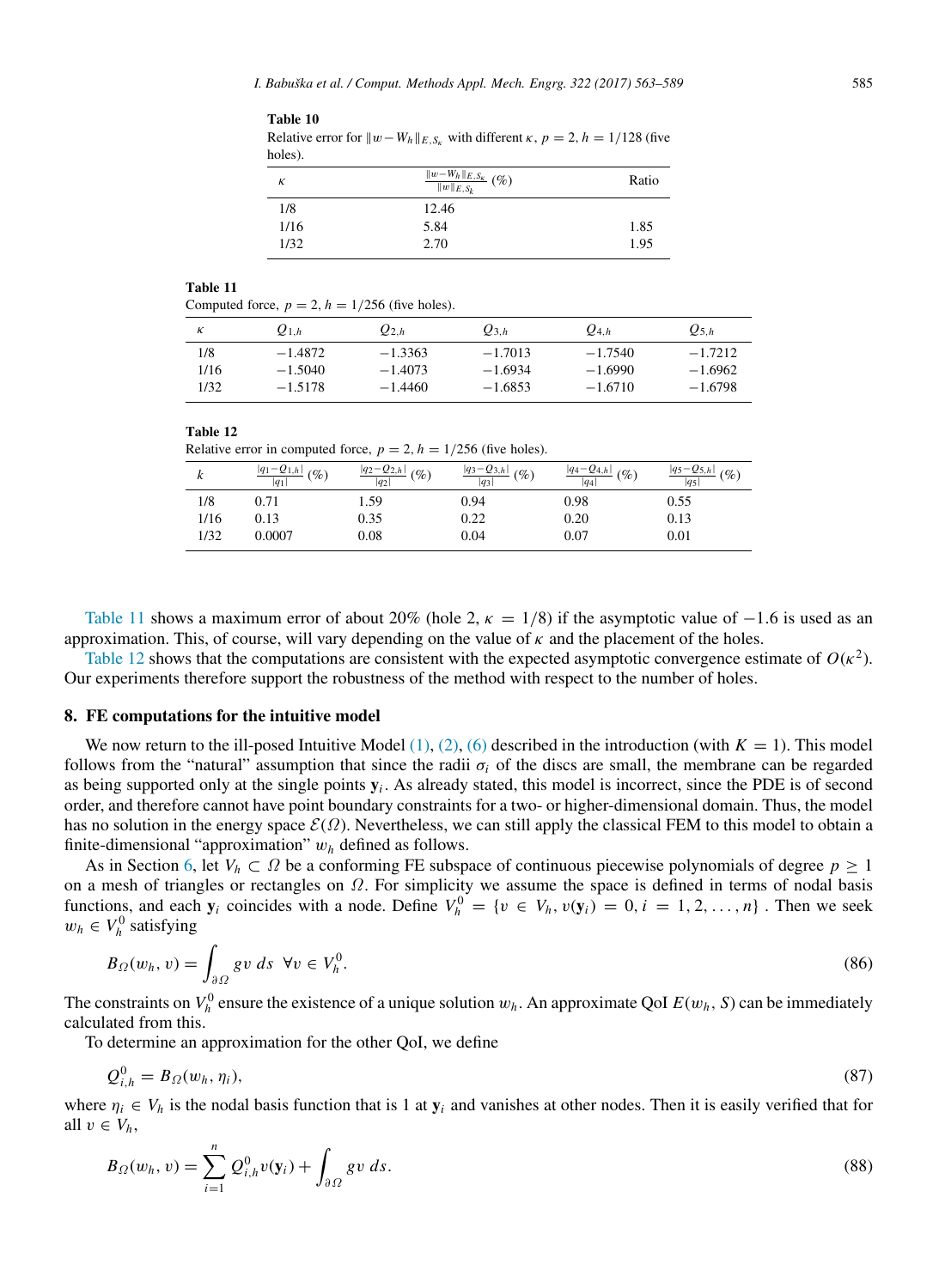<span id="page-23-0"></span>

| Estimated relative error in energy, $p = 1$ (Intuitive Model, $\kappa = 0$ ). |         |        |  |  |
|-------------------------------------------------------------------------------|---------|--------|--|--|
| h                                                                             | $E_h^0$ | $(\%)$ |  |  |
| 1/16                                                                          | 15.5425 | 0.54   |  |  |
| 1/32                                                                          | 15.6273 | 0.13   |  |  |
| 1/64                                                                          | 15.6483 | 0.04   |  |  |
| 1/128                                                                         | 15.6548 | 0.02   |  |  |
| 1/256                                                                         | 15.6575 |        |  |  |

<span id="page-23-1"></span>

| н<br>н<br>۰,<br>۰<br>.,<br>۰ |  |
|------------------------------|--|
|------------------------------|--|

| h     | $E_h^{\kappa}$ | $ E_h^{\kappa}-E_{h/2}^{\kappa} $<br>$(\%)$<br>$\overline{E_{h/2}^{\kappa}}$ |
|-------|----------------|------------------------------------------------------------------------------|
| 1/16  | 15.5769        | 0.30                                                                         |
| 1/32  | 15.6245        | 0.08                                                                         |
| 1/64  | 15.6367        | 0.02                                                                         |
| 1/128 | 15.6379        | 0.01                                                                         |
| 1/256 | 15.6405        |                                                                              |

Substituting  $v = 1$  in [\(88\)](#page-22-4) leads to the required condition

$$
\sum_{i=1}^n \mathcal{Q}_{i,h}^0 = -G.
$$

Let us mention that for actual implementation,  $Q_{i,h}^0$  can be easily recovered from  $w_h$  using the full stiffness matrix corresponding to the form  $B_{\Omega}(\cdot, \cdot)$  over  $V_h$ .

We now present the results of some computations with the above FE method based on the Intuitive Model. We take  $\Omega = (-1, 1)^2$  with holes centered at  $\mathbf{y}_1 = (0, 0)$  and  $\mathbf{y}_2 = (\frac{1}{2}, 0)$  [\(Fig. 3\)](#page-19-0) and let the hole radii  $\sigma_1 = \sigma_2 = \kappa = 0$ . We let  $g = 1$  as in Section [7,](#page-18-0) and use bilinear finite elements on a uniform mesh of rectangles. Since we do not know the exact value of the first QoI, the energy, we estimate the relative error in energy via the usual computational technique of comparing  $E_h^0 = E(w_h, S)$  and  $E_{h/2}^0 = E(w_{h/2}, S)$ . Here,  $S = [-1, 1]^2 \setminus \left( [-\frac{1}{8}, \frac{1}{8}]^2 \cup \left[ \frac{3}{8}, \frac{5}{8} \right] \times \left[ -\frac{1}{8}, \frac{1}{8} \right]$ .

We observe from [Table 13](#page-23-0) that the estimated error is extremely small, and moreover decreases comparably to the  $O(h^2)$  rate expected with bilinear elements (in the spirit of [Corollary 6.2.1\)](#page-18-7). From the standpoint of engineering assessment, the value of  $E_h^0$  would be regarded to have converged.

Is the above convergence test reliable? To assess this, we perform the same test for the case of holes with finite radius  $\sigma_1 = \sigma_2 = \kappa = 1/32$ . The resulting values, shown in [Table 14,](#page-23-1) are computed using the modified FEM on the Basic Model. We observe similar  $O(h^2)$  convergence, and also see that the value of the energy over *S* for the two cases is close. Since we have theoretically established the convergence in the case of the Basic Model, we know the computed values for  $E_h^{\kappa}$  in [Table 14](#page-23-1) are accurate, suggesting the test is reliable. So with this reassurance, we can conclude that the test shown in [Table 13](#page-23-0) is reliable as well, and the values for  $E<sub>h</sub><sup>0</sup>$  are, indeed, converging to the asymptotic value of our energy QoI.

We now compute our second QoI  $Q_{i,h}^0$ , using the Intuitive Model as explained above. Once again, we estimate the relative error by comparing  $Q_{i,h}^0$  with  $Q_{i,h/2}^0$ . Columns 3 and 6 of [Table 15](#page-24-1) show this error as being extremely small (though decreasing much slower than  $O(h)$ ), leading us again to the conclusion that our computed values have converged. Moreover, the fact that the sum of the computed forces equals −8, and hence satisfies an equilibrium check, might give us additional confidence in our results.

The question the above tests for convergence do not answer, however, is *what* we have converged to. For instance, if we are performing calculations on this limiting Intuitive Model hoping to get good approximations for the case  $\kappa = 1/4$  and unequal holes discussed in the previous section (see [Table 7\)](#page-20-3), then our recovered value of  $Q_{2,h}^0$  above is about *twice* the actual desired value, leading to a relative error of almost 100%. Even for  $\kappa = 1/32$ , our relative error is about 33%. This shows the danger in relying solely on convergence tests and other numerical checks.

Instead, an understanding of the underlying analytic situation is needed to correctly interpret the above results. This includes an awareness that at best, we should expect the Intuitive Model to only yield an approximation to the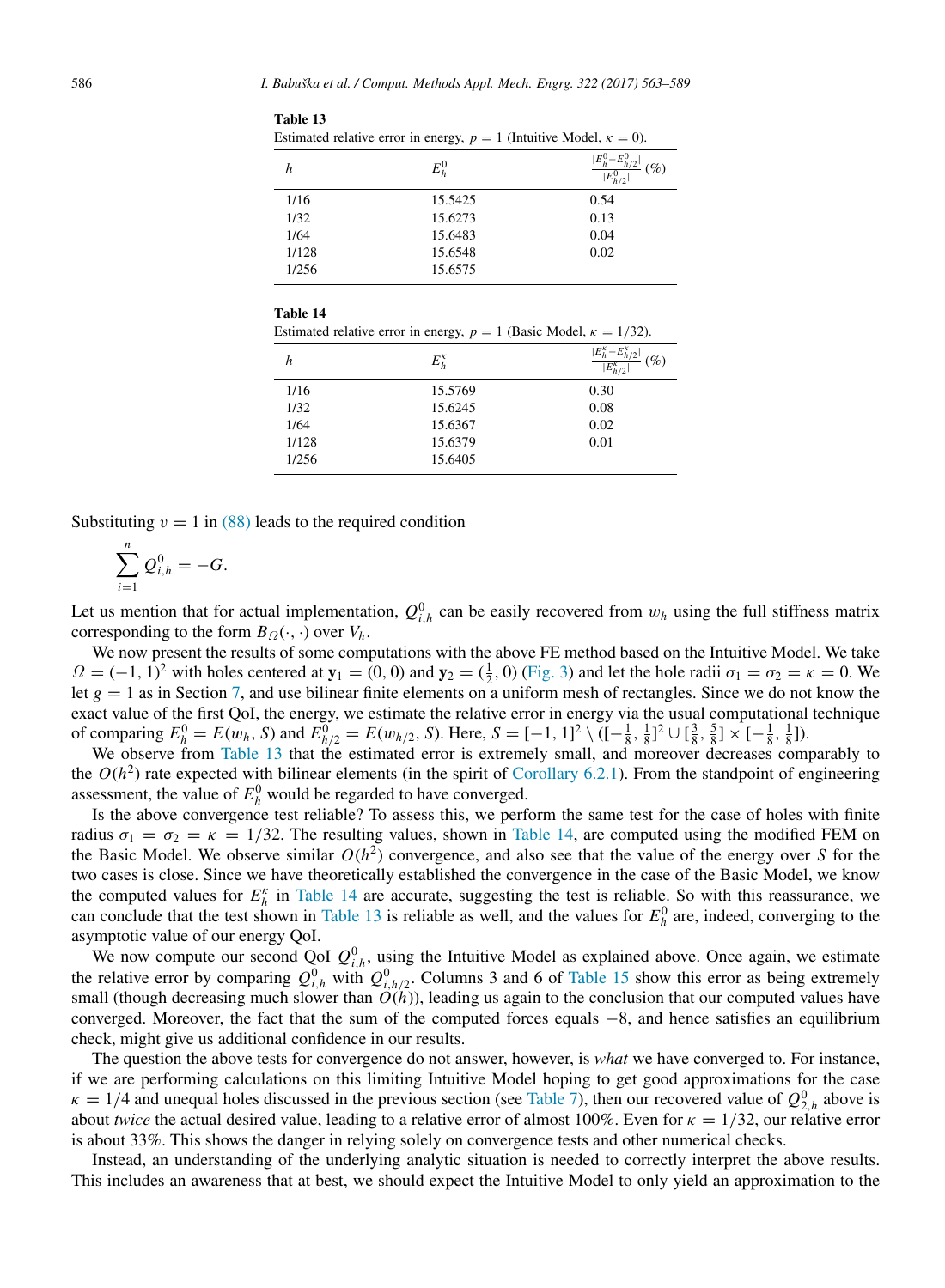<span id="page-24-1"></span>Table 15 Estimated and exact relative errors in forces,  $p = 1$  (Intuitive Model,  $\kappa = 0$ ).

| h     | $\mathcal{Q}_{1,h}$ | $ Q_1^0$<br>$-Q_1^0$<br>. h/2<br>$\mathscr{C}_o$<br>$ Q_{1,h/2}^{0} $ | $ Q_{1,h}^0 - q_1^0 $<br>$\mathcal{O}_0$<br>$ q_1^{0} $ | $Q_{2,h}^{0}$ | $ Q_{2,h}^0 $<br>$C^1 - Q^0_{2,h/2}$ .<br>$\mathscr{C}_0$<br>$ Q_{2,h/2}^0 $ | $ Q_{2,h}^0 $<br>$- q_2^0$<br>$\mathscr{O}_0$<br>$ q_2^0\rangle$ |
|-------|---------------------|-----------------------------------------------------------------------|---------------------------------------------------------|---------------|------------------------------------------------------------------------------|------------------------------------------------------------------|
| 1/16  | $-4.1085$           | 0.36                                                                  | 2.71                                                    | $-3.8915$     | 0.38                                                                         | 2.71                                                             |
| 1/32  | $-4.0937$           | 0.28                                                                  | 2.34                                                    | $-3.9063$     | 0.29                                                                         | 2.34                                                             |
| 1/64  | $-4.0824$           | 0.22                                                                  | 2.06                                                    | $-3.9176$     | 0.22                                                                         | 2.06                                                             |
| 1/128 | $-4.0736$           | 0.18                                                                  | 1.84                                                    | $-3.9264$     | 0.18                                                                         | 1.84                                                             |
| 1/256 | $-4.0664$           |                                                                       | 1.66                                                    | $-3.9336$     |                                                                              | 1.66                                                             |

asymptotic limits of our QoI, which (as discussed in the previous section) may or may not be close to the values for  $\kappa > 0$ . With deeper analysis comes the knowledge that in the limiting case the forces are distributed equally (no matter what the relative sizes of the actual holes are in reality). Using this, one can calculate the exact error, as we have done in columns 4 and 7 of [Table 15.](#page-24-1) These show that each  $Q_{i,h}^0$  does, indeed, appear to be converging to its asymptotic limit, but the true error is about ten times as large as the estimated one.

Columns 4 and 7 also indicate that the observed convergence in *h* is very slow ( $O(|\log h|^{-1})$ ) at best). In fact, there is no guarantee that QoI obtained from discretizing the Intuitive Model will converge to the expected asymptotic limits (or at all). As computational results in Section 17.1 of [\[8\]](#page-25-6) for the related lug problem from elasticity show, the intuitive FE solution can be completely mesh dependent. One reason that our results in [Tables 13](#page-23-0) and [15](#page-24-1) are so well-behaved is that we have taken a uniform mesh. For such meshes, it is known (see e.g.  $[32]$ ) that the finite element approximation of problems like [\(21\)](#page-6-4) with delta functions as data satisfy  $||\phi_i - \phi_{i,h}||_{0,\Omega} \leq Ch$ . (Such problems are what we essentially end up solving due to the presence of terms  $v(y_i)$  in [\(88\)](#page-22-4) derived from point constraints.) If, instead, we refined the mesh only in the vicinity of one hole, we would capture the logarithmic singularity there much better, skewing the results.

In this connection, let us remark that in addition to its ill-posedness, the Intuitive Model has the further disadvantage of being the "natural" limiting case for several different scenarios. One such scenario is the case we considered in [Remark 4.2,](#page-11-2) where the holes converged to 0 at unequal rates. This gives rise to a different limiting distribution of forces [\(51\),](#page-11-3) which, arguably, is an equally valid candidate for the intuitive FE discretizations to converge to. Perhaps with an appropriately designed mesh, they would.

Our conclusion is therefore that the Intuitive Model should be used with much caution, and only with substantial analytic understanding of the underlying problem. Let us add that our discussion has only related to the verification aspect of the modeling, and not the validation aspect. The latter would include, for instance, the uncertainty in the QoI due to a large gradient in the solution or due to the type of membrane. Often, verification and validation are only performed for simple cases, and this can be very misleading.

## <span id="page-24-0"></span>9. Summary and conclusions

This paper addresses the problem of determining two quantities of interest for the prestressed membrane supported by discs of small radius. This is a representative example of problems posed over domains with small exclusions, with Neumann conditions applied to the outer boundary and Dirichlet conditions to the boundaries of the exclusions. The first question considered is the choice of underlying mathematical model. In the Basic Model, the discs have finite radii  $\sigma_i > 0$ . In the Intuitive Model, the physically intuitive limiting case of  $\sigma_i = 0$  is taken, which is equivalent to applying point constraints to the membrane. Such "simplifications" occur often enough in engineering practice (see e.g. [\[4](#page-25-2)[,7](#page-25-5)[,8\]](#page-25-6)), yielding reasonable-appearing FE approximations that can pass common verification tests.

However, point constraints are mathematically inadmissible for such problems, and applying them to the membrane causes the energy of the exact solution to become infinite. Hence this intuitive approach is incorrect. Consequently, the error in the approximations can be unacceptably large. The first source of error is the difference between the exact solution (of the Basic Model) for  $\sigma_i > 0$  and its asymptotic limit as  $\sigma_i \to 0$ . As shown theoretically in [Theorems 5.4](#page-14-0) and [5.6](#page-16-0) and computationally in Section [7,](#page-18-0) this can lead to significant differences between the QoI for  $\sigma_i > 0$  and their asymptotic limits.

A second source of error arises from trying to approximate an ill-posed problem by the FEM. As shown in Section [8,](#page-22-0) point constraints are enough to guarantee a unique solution to the FE problem, which moreover are likely to satisfy practically used convergence tests. However, the actual accuracy can be very poor, not only because of the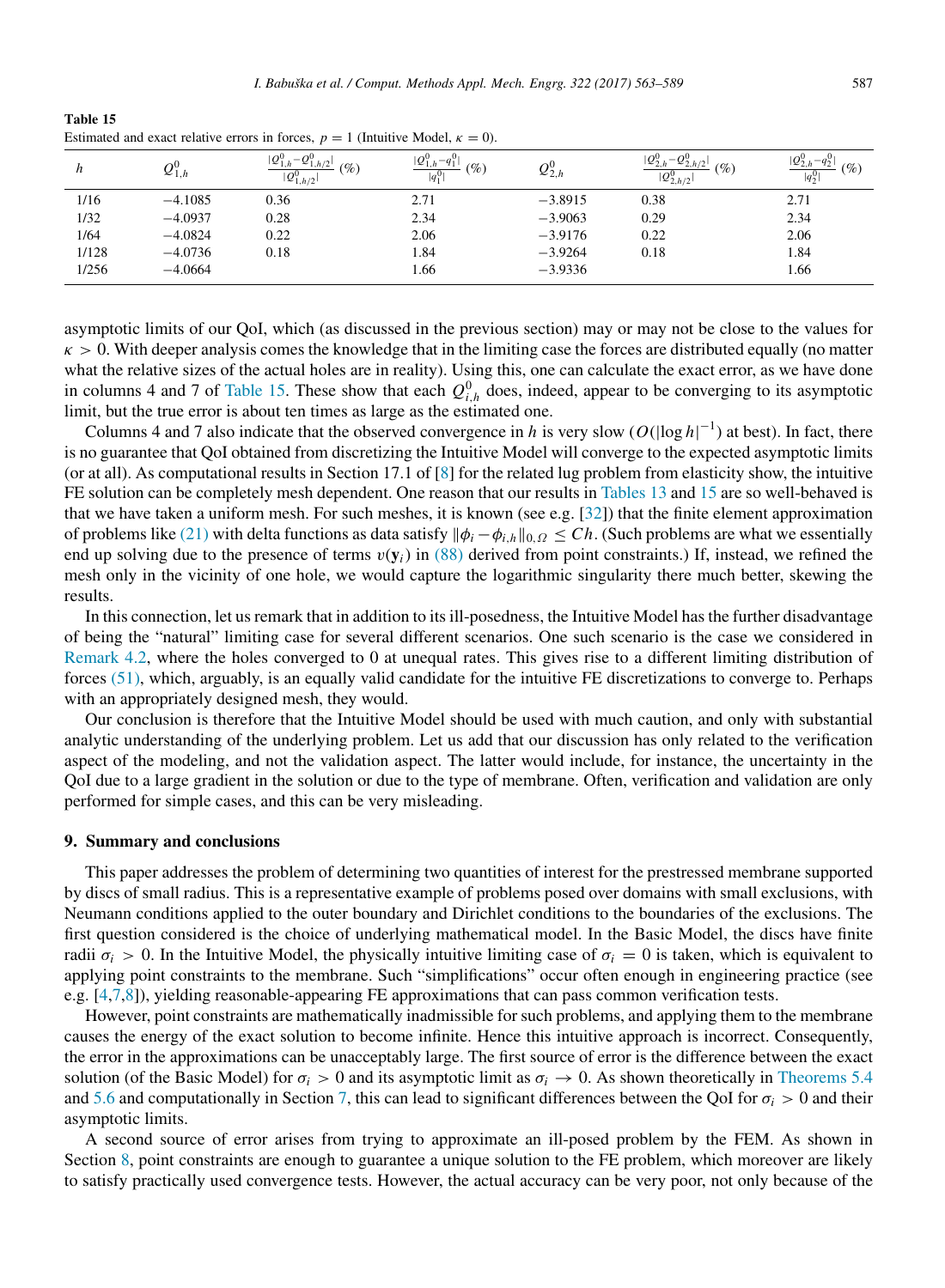asymptotic error already mentioned, but also because the FE approximations can be significantly different for different meshes. Consequently, common verification tests for the Intuitive Model cannot be trusted, and results obtained from it must be interpreted with a great deal of caution.

The take-away is that a mathematics-informed approach is needed towards such problems, formulating which is the second issue addressed in this paper. The fundamental ingredient of this approach is to use the Basic Model [\(7\)–](#page-4-0)[\(9\)](#page-4-1) for the solution w. The second ingredient is to transform the problem into one whose limit remains bounded in  $L_2$  as  $\sigma \to 0$ . This avoids the computationally undesirable effect of the solution getting large everywhere. The reformulated solution  $(u, A)$  satisfies [\(15\)](#page-5-5)[–\(18\),](#page-5-4) where *A* is a new unknown representing the vertical distance the holes can move up or down.

The third ingredient is to use *a priori* information of the existence of logarithmic singularities at the holes in designing the FEM. Essentially, these singularities are carried over to the computed solution, and only the smooth remainder is approximated by finite elements. The holes are not meshed, and a uniform grid can be used. This modified FEM is summarized as follows:

**Step 1.** Define the logarithmic singularities  $\phi_i$ ,  $i = 1, 2, ..., n$  by [\(20\).](#page-6-3)

Step 2. Calculate FE approximations  $\psi_{i,h}$  to the components of the smooth remainder, using Eqs. [\(69\)–](#page-16-3)[\(70\).](#page-16-2)

**Step 3.** Use  $\phi_i$ ,  $\psi_{i,h}$  to form the  $(n+1)\times(n+1)$  system of linear equations [\(74\)–](#page-16-7)[\(75\),](#page-16-8) and solve it to obtain coefficients  $(c_{i,h}, d_h)$ .

Step 4. Use  $\phi_i$ ,  $\psi_{i,h}$ ,  $c_{i,h}$ ,  $d_h$  in the linear combination [\(80\)](#page-17-5) to get  $U_h$ , the approximation to *u* or  $W_h$ , the approximation to w.

Since only smooth functions are approximated, the FEM gives high (optimal) convergence without any special refinement, thus saving the (human) cost involved in meshing the holes. [Theorems 6.2](#page-18-4) and [6.3](#page-18-8) show the uniform *h* version with degree p essentially yields  $O(\kappa^4 + h^{2p})$  convergence in the energy and  $O(\kappa^2 + h^p)$  in the force (where the radii are proportional to  $\kappa$ ). Computational results presented in Section [7](#page-18-0) demonstrate good agreement with these asymptotic estimates for a practical range of parameters.

The modified FE approach can be generalized to anisotropic materials and different operators (such as elasticity or the 3D Laplacian) by adjusting the singularities used in Step 1 (see [Remarks 3.2](#page-7-1) and [4.3\)](#page-11-0). It can also be generalized to holes of arbitrary shape by changing the coefficients in Eq. [\(75\)](#page-16-8) used in Step 3 (see [Remark 3.1\)](#page-7-0). Higher-order (in  $\kappa$ ) extensions can also be formulated (see [Remark 5.1\)](#page-14-3). The method is not needed for other pairings of Dirichlet and/or Neumann boundary conditions (see [Remark 2.2\)](#page-5-0).

To conclude, the mathematics-informed approach demonstrates the important role that an understanding of the underlying analytic situation plays. In the absence of such understanding, computations obtained using intuitive methods can appear deceptively convincing and lead to erroneous results.

# Acknowledgment

We wish to thank Professor Barna Szabó for helpful discussions concerning this work.

#### References

- <span id="page-25-0"></span>[1] [M. Ainsworth, J.T. Oden, A posteriori error estimation in finite element analysis, in: Pure and Applied Mathematics \(New York\), Wiley-](http://refhub.elsevier.com/S0045-7825(16)30427-3/sb1)[Interscience \[John Wiley & Sons\], New York, 2000, p. xx+240.](http://refhub.elsevier.com/S0045-7825(16)30427-3/sb1)
- [2] [I. Babuška, T. Strouboulis, The finite element method and its reliability, in: Numerical Mathematics and Scientific Computation, The](http://refhub.elsevier.com/S0045-7825(16)30427-3/sb2) [Clarendon Press, Oxford University Press, New York, 2001, p. xii+802.](http://refhub.elsevier.com/S0045-7825(16)30427-3/sb2)
- <span id="page-25-1"></span>[3] [I. Babuška, J.R. Whiteman, T. Strouboulis, Finite Elements. An Introduction to the Method and Error Estimation, Oxford University Press,](http://refhub.elsevier.com/S0045-7825(16)30427-3/sb3) [Oxford, 2011, p. xii+323.](http://refhub.elsevier.com/S0045-7825(16)30427-3/sb3)
- <span id="page-25-2"></span>[4] [R.P. Feynman, R.B. Leighton, M. Sands, The Feynman lectures on physics. Vol. 2: Mainly electromagnetism and matter, Addison-Wesley](http://refhub.elsevier.com/S0045-7825(16)30427-3/sb4) [Publishing Co., Inc., Reading, Mass.-London, 1964, p. xii+569 \(not consecutively paged\).](http://refhub.elsevier.com/S0045-7825(16)30427-3/sb4)
- <span id="page-25-3"></span>[5] [L.N. Trefethen, Surprises of the Faraday cage, SIAM News 49 \(06\) \(2016\).](http://refhub.elsevier.com/S0045-7825(16)30427-3/sb5)
- <span id="page-25-4"></span>[6] [S.J. Chapman, D.P. Hewett, L.N. Trefethen, Mathematics of the Faraday cage, SIAM Rev. 57 \(3\) \(2015\) 398–417.](http://refhub.elsevier.com/S0045-7825(16)30427-3/sb6)
- <span id="page-25-5"></span>[7] A. Rutman, C. Boshers, L. Pearce, J. Parady, Fastener modeling for joining composite parts, in: 2009 Americas Virtual Product Development Conference, M-VPD09-006, 2009.
- <span id="page-25-6"></span>[8] [B. Szabó, I. Babuška, Finite Element Analysis, A Wiley-Interscience Publication, John Wiley & Sons, Inc., New York, 1991, p. xvi+368.](http://refhub.elsevier.com/S0045-7825(16)30427-3/sb8)
- <span id="page-25-7"></span>[9] [A.M. Il'in, Study of the asymptotic behavior of the solution of an elliptic boundary value problem in a domain with a small hole, Trudy Sem.](http://refhub.elsevier.com/S0045-7825(16)30427-3/sb9) [Petrovsk. \(6\) \(1981\) 57–82.](http://refhub.elsevier.com/S0045-7825(16)30427-3/sb9)
- <span id="page-25-8"></span>[\[](http://refhub.elsevier.com/S0045-7825(16)30427-3/sb10)10] [A.M. Il'in, Matching of asymptotic expansions of solutions of boundary value problems, in: Translations of Mathematical Monographs, vol.](http://refhub.elsevier.com/S0045-7825(16)30427-3/sb10) [102, American Mathematical Society, Providence, RI, 1992, p. x+281. Translated from the Russian by V. Minachin \[V.V. Minakhin\].](http://refhub.elsevier.com/S0045-7825(16)30427-3/sb10)